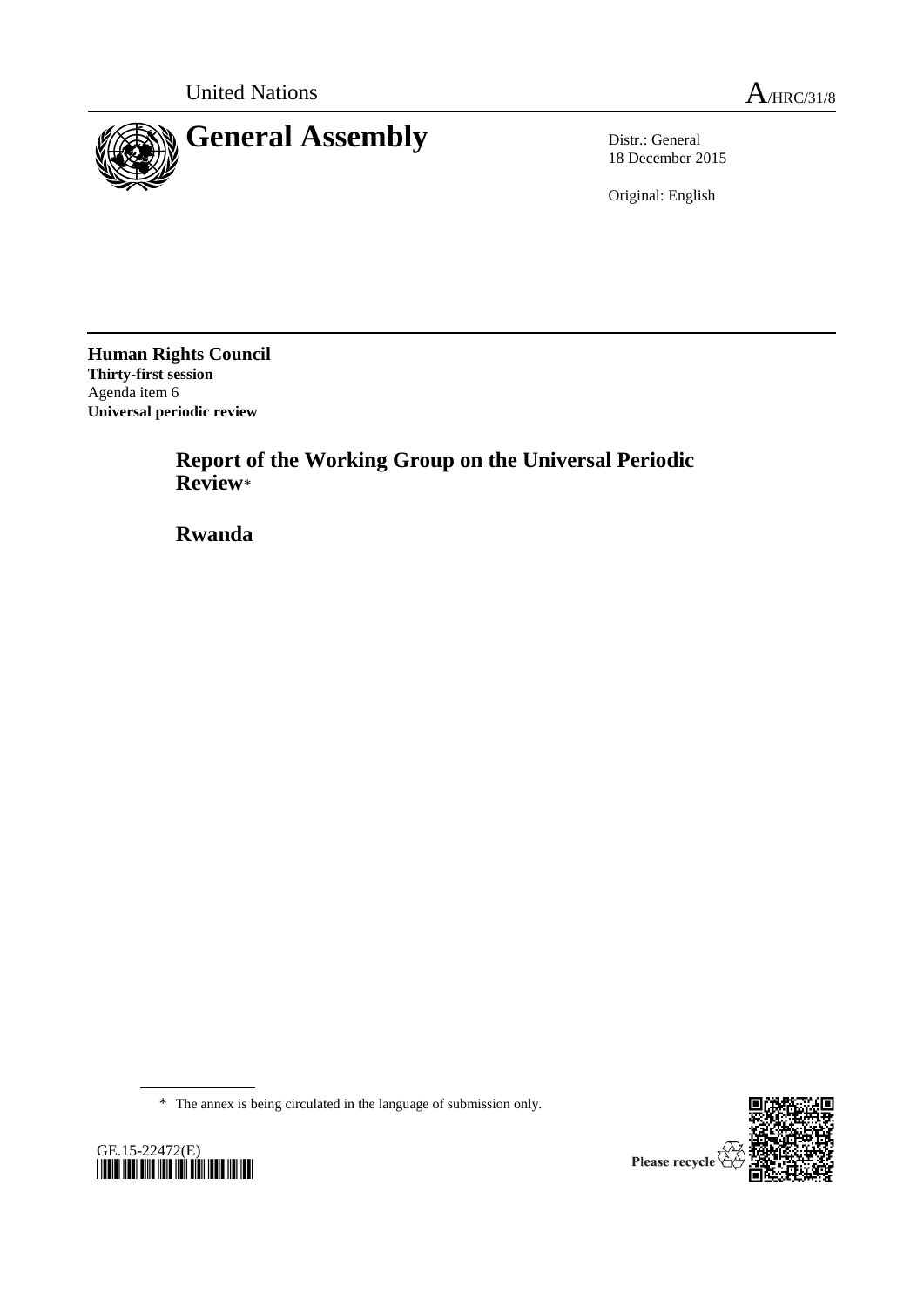### Contents

|       |           | Page |
|-------|-----------|------|
|       |           | 3    |
|       |           | 3    |
|       | A.        | 3    |
|       | <b>B.</b> | 6    |
| Н.    |           | 13   |
| Annex |           |      |
|       |           | 28   |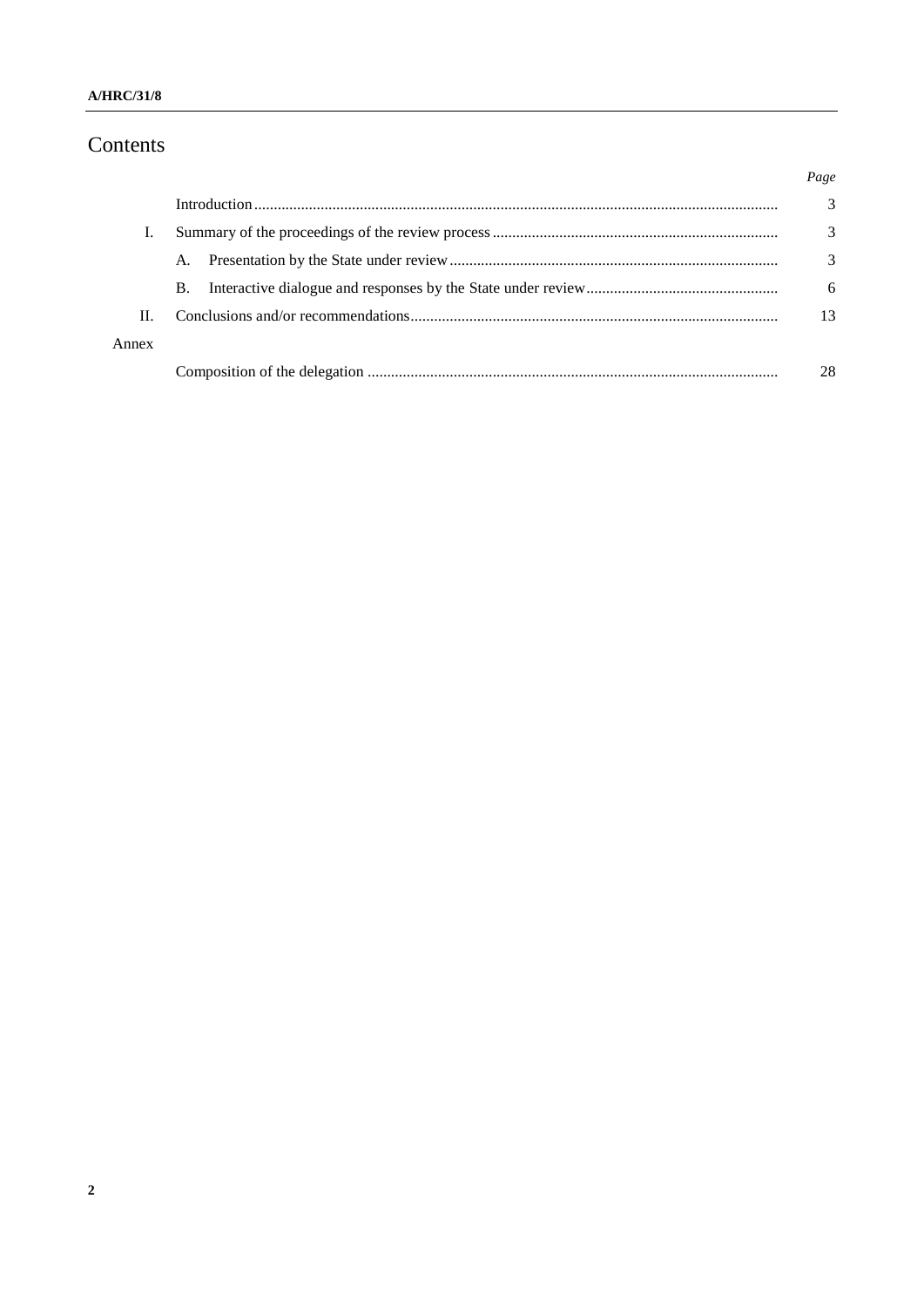## **Introduction**

1. The Working Group on the Universal Periodic Review, established in accordance with Human Rights Council resolution  $5/1$ , held its twenty-third session from 2 to 13 November 2015. The review of Rwanda was held at the 5th meeting, on 4 November 2015. The delegation of Rwanda was headed by Johnston Busingye. At its 10th meeting, held on 6 November 2015, the Working Group adopted the report on Rwanda.

2. On 13 January 2015, the Human Rights Council selected the following group of rapporteurs (troika) to facilitate the review of Rwanda: Nigeria, Plurinational State of Bolivia and the United Arab Emirates.

3. In accordance with paragraph 15 of the annex to Human Rights Council resolution 5/1 and paragraph 5 of the annex to Council resolution 16/21, the following documents were issued for the review of Rwanda:

(a) A national report submitted/written presentation made in accordance with paragraph 15 (a) (A/HRC/WG.6/23/RWA/1);

(b) A compilation prepared by the Office of the United Nations High Commissioner for Human Rights (OHCHR) in accordance with paragraph 15 (b) (A/HRC/WG.6/23/RWA/2);

(c) A summary prepared by OHCHR in accordance with paragraph 15 (c) (A/HRC/WG.6/23/RWA/3).

4. A list of questions prepared in advance by the Czech Republic, Germany, Mexico, the Netherlands, Norway, Slovenia, Spain, Sweden, the United Kingdom of Great Britain and Northern Ireland and the United States of America was transmitted to Rwanda through the troika. These questions are available on the extranet of the Working Group.

### **I. Summary of the proceedings of the review process**

### **A. Presentation by the State under review**

5. The delegation stated that Rwanda had implemented 63 of 67 recommendations that had been received in the 2011 review and that implementation of the remaining recommendations was in progress. Rwanda was now a State party to eight core United Nations human rights instruments. Since the previous review, Rwanda had ratified the Optional Protocol to the Convention against Torture and Other Cruel, Inhuman or Degrading Treatment or Punishment and the Optional Protocol to the International Covenant on Economic, Social and Cultural Rights. Rwanda was up to date in reporting to the relevant treaty bodies. Rwanda had issued a standing invitation to all special procedure mandate holders and, since the previous review, three special rapporteurs had visited Rwanda. Rwanda looked forward to welcoming others.

6. The current dispensation of Rwanda was based on a political culture that valued diversity and consensus-building. Rwandans were at the centre of planning processes and were active participants in the implementation of programmes that had an impact on their lives, finding home-grown solutions to the specific challenges faced.

7. The delegation recalled that, between 1990 and 1994, Rwanda had a gross domestic product (GDP) growth rate of -11.4 per cent, with Government revenue sustaining less than 20 per cent of the national budget and most Rwandans living in poverty or extreme poverty. The GDP growth rate currently stood at 7 per cent, and Government revenue was able to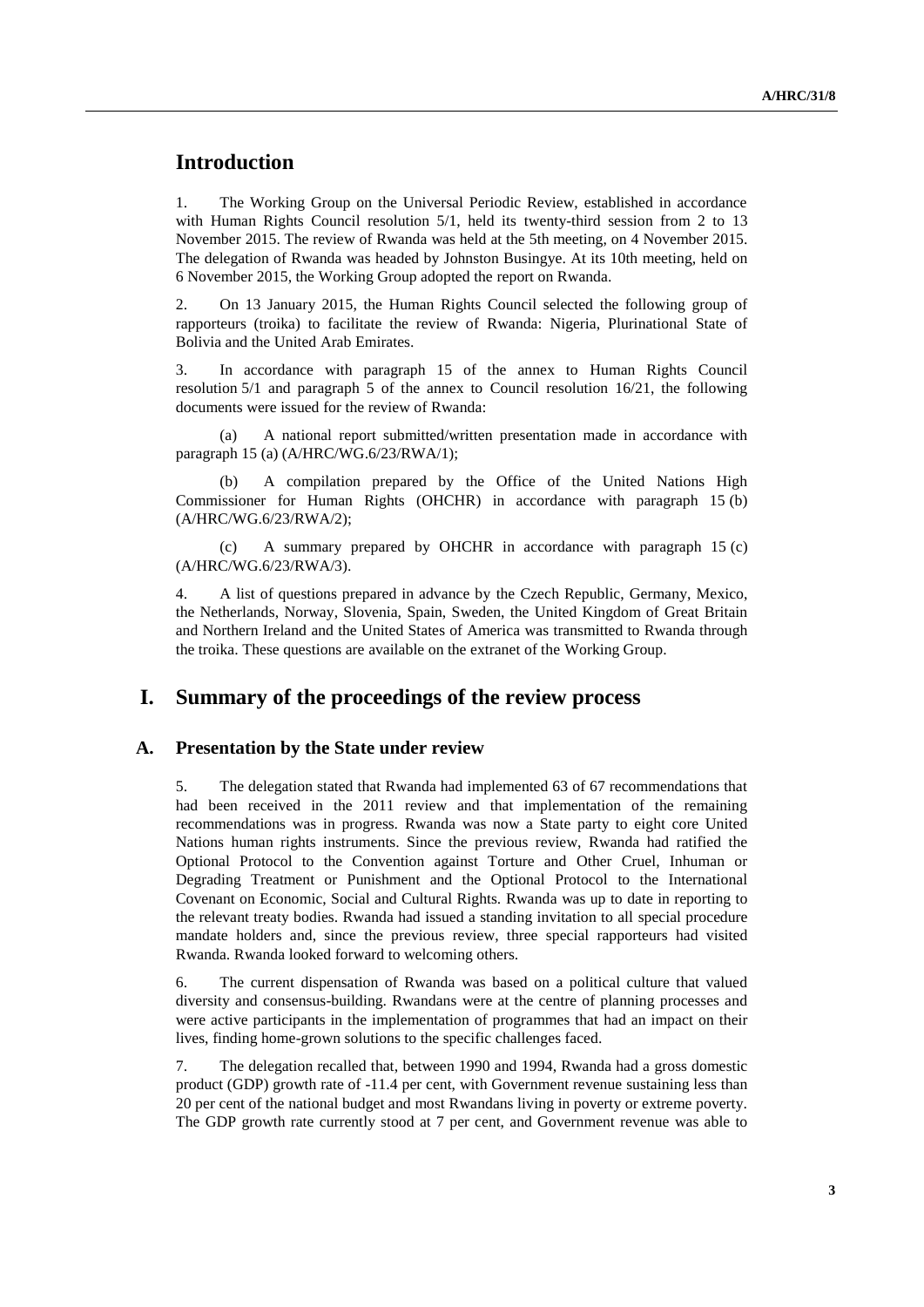sustain 66 per cent of the national budget. Extreme poverty had been nearly eradicated and poverty had also been substantially reduced.

8. The majority of Rwandans had some form of health insurance. Twelve years of free basic education was guaranteed for all children. Rwanda had the highest representation of women in Parliament in the world.

9. Since the brutal murder of over 1 million people 21 years ago, the Government had worked deliberately to mend the fabric of society and create a national identity. Today, the people were proud Rwandans, focused on entrenching their "Rwandan-ness" over narrow and artificial ethnic divisions. The Government had invested in creating the legal and institutional structures to support this new dispensation.

10. Since 2011, key institutions for the protection of human rights had been created, such as the National Commission for Children, the National Council of Persons with Disabilities and the Rwanda Governance Board, which was responsible for promoting good governance and creating an enabling environment for civil society organizations and the media.

11. The Constitution underscored the central role of human rights and dedicated 41 articles to the guarantee of fundamental human freedoms, including all of the human rights stipulated in the Universal Declaration of Human Rights, the International Covenant on Civil and Political Rights and the International Covenant on Economic, Social and Cultural Rights. Various enabling laws had been developed over the past 21 years. In particular, the landscape with regard to the guarantee of freedom of expression, access to information, and freedom of association and assembly had perhaps experienced the most dynamic changes during the past four and a half years.

12. The delegation elaborated on key achievements in the implementation of the recommendations from the previous review and responded to advance questions. On the issues of access to justice and rule of law, the delegation stated that the Ministry of Justice was now decentralized. All 30 districts had access to justice officers. The main ethos of the justice system was the need to promote reconciliation and arbitration over conflict, and to prevent an overdependence on the formal justice system. It had been demonstrated that the model worked, with the remarkable success of the gacaca courts. Mediation committees, known locally as "Abunzi", had been established to resolve disputes arising in communities, thereby reducing the need to approach the formal justice system.

13. The delegation stated that the judiciary was under the High Council of the Judiciary, a constitutional body presided over by the Chief Justice. The judiciary also enjoyed administrative and financial autonomy. Significant resources had been invested in the development of the judiciary in relation to the quality and impartiality of the judgements issued and improvements in the infrastructure of the courts.

14. With regard to allegations of disappearance, investigations had shown that, in the cases of many individuals, relevant information had not been shared with the police or any other Government agency that might have been able to effectively respond. Rwanda was better equipped to investigate and verify claims through electronic national identification systems. Names were also checked in the database of the prisons system. Some individuals reported missing had been found to be serving prison sentences. Of the 175 alleged disappearances that had been brought to the Government's attention by the diplomatic corps, 158 cases had never been reported to the police, the names of 89 persons could not be matched to the national identification database and several others had been found in prison serving lawfully imposed sentences.

15. In relation to the conditions of detention facilities, the Rwanda Correctional Services had recently been recognized by the International Corrections and Prisons Association for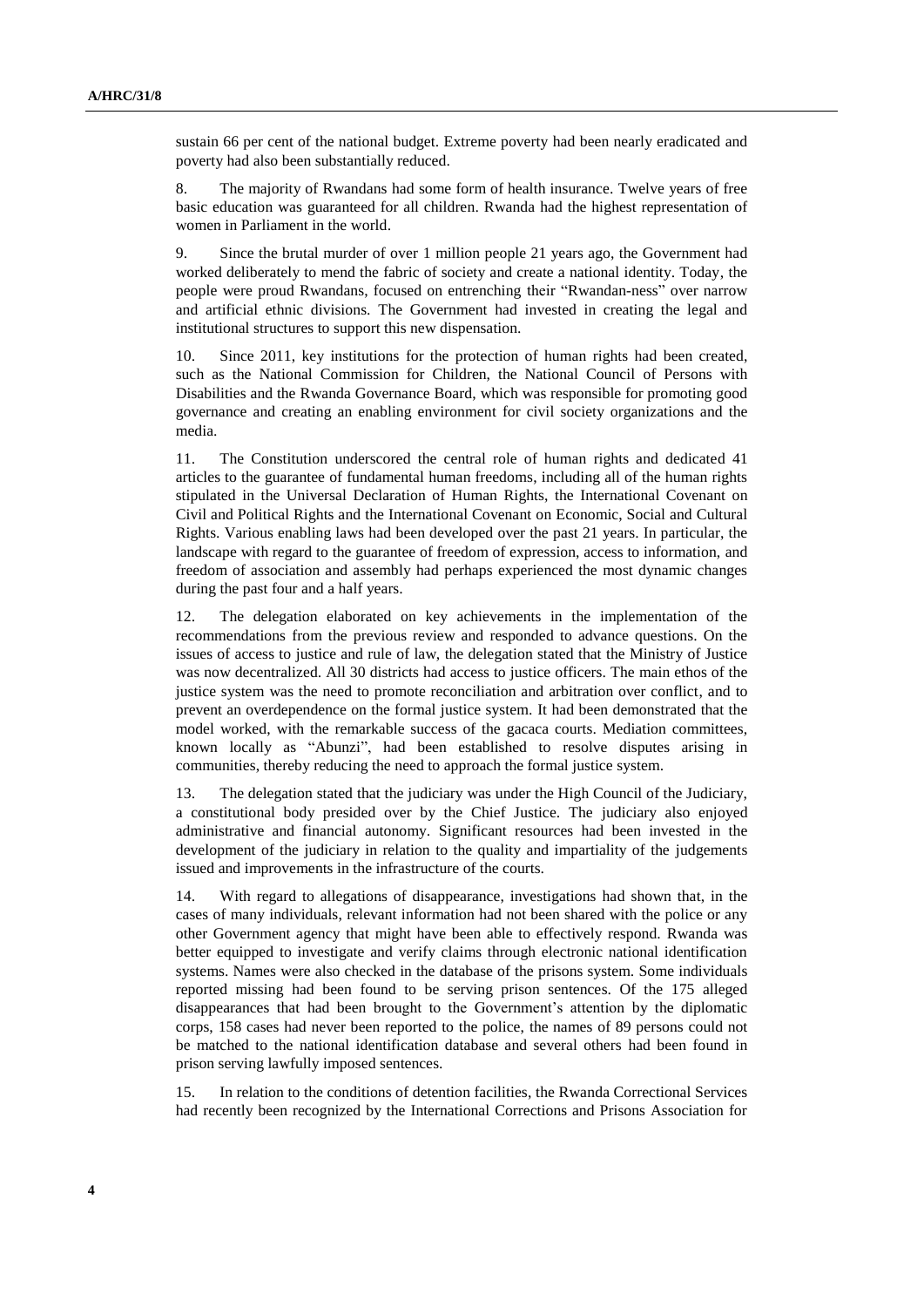its efforts to improve the health and well-being of prisoners and the use of environmentally sound practices in prisons.

16. The obligations of Rwanda under the International Covenant on Civil and Political Rights, as well as the Convention against Torture, were taken very seriously. A national preventive mechanism for the prevention of torture was in the process of being established. All security forces, including the military and police, were required to uphold the tenets of those important international standards in the conduct of their work, and failing to so would result in disciplinary as well as legal action. Allegations of misconduct could be reported directly to the department of legal affairs of the Rwanda National Police, even anonymously. Complaints could also be addressed to the Office of the Ombudsman, the National Commission for Human Rights or the two parliamentary committees on human rights.

17. All detention facilities in Rwanda were legally provided for and documented in accordance with established national and international standards. In addition, all places of detention were regularly inspected by public institutions such as the National Public Prosecution Authority and independent institutions such as the National Commission for Human Rights, as well as various independent organizations, such as the International Committee of the Red Cross.

18. However, a clear distinction must be drawn between places of detention and transition or rehabilitation centres such as Gikondo, Gitagata, Iwawa and Nyagatare. In rehabilitation centres the focus was on rehabilitation and reintegration. Each person was assessed and supported to reunite with family or undergo rehabilitation and learn a trade to prevent relapse.

19. Since the first review, the Government had initiated and implemented reforms, primarily aimed at expanding media freedoms, creating a citizen–centred media, boosting the media industry and investing and bringing in self-regulation. The impact of the reforms had brought about growth in the media sector. Since 2011, the number of radio stations had increased from 23 to 35; the number of television stations from 1 to 6, with 5 stations being private; websites from 0 to 80; and newspapers from 15 to 57. In addition, the number of accredited journalists had more than doubled. Also, Rwanda had moved from an analog to a digital platform.

20. Rwanda was one of only 11 African countries to have introduced a law on access to information. The satisfaction of citizens with access to information, as measured by the Rwanda governance scorecard, had grown from 52 per cent in 2012 to 76 per cent in 2014.

21. Between 1962 and 2012, 350 civil society organizations had been registered in Rwanda. As of 2012, there were over 1,600 registered civil society organizations. Before 2011, an organization seeking registration would have had to approach several different agencies to complete the process. Currently, all local civil society organizations, political parties and faith-based organizations were registered by the Rwanda Governance Board. International non-governmental organizations were registered by a specific department in the national immigration service. There were currently 174 international organizations registered and in operation. The Directorate General of Immigration and Emigration was currently overhauling its registration process to make the process completely accessible online.

22. In relation to concern about malnutrition among children, especially in children below the age of 5, several programmes had been initiated by the Ministry of Health in partnership with other stakeholders. However, there remained specific challenges relating to awareness and education regarding nutrition. Efforts would continue to be made to address that knowledge gap.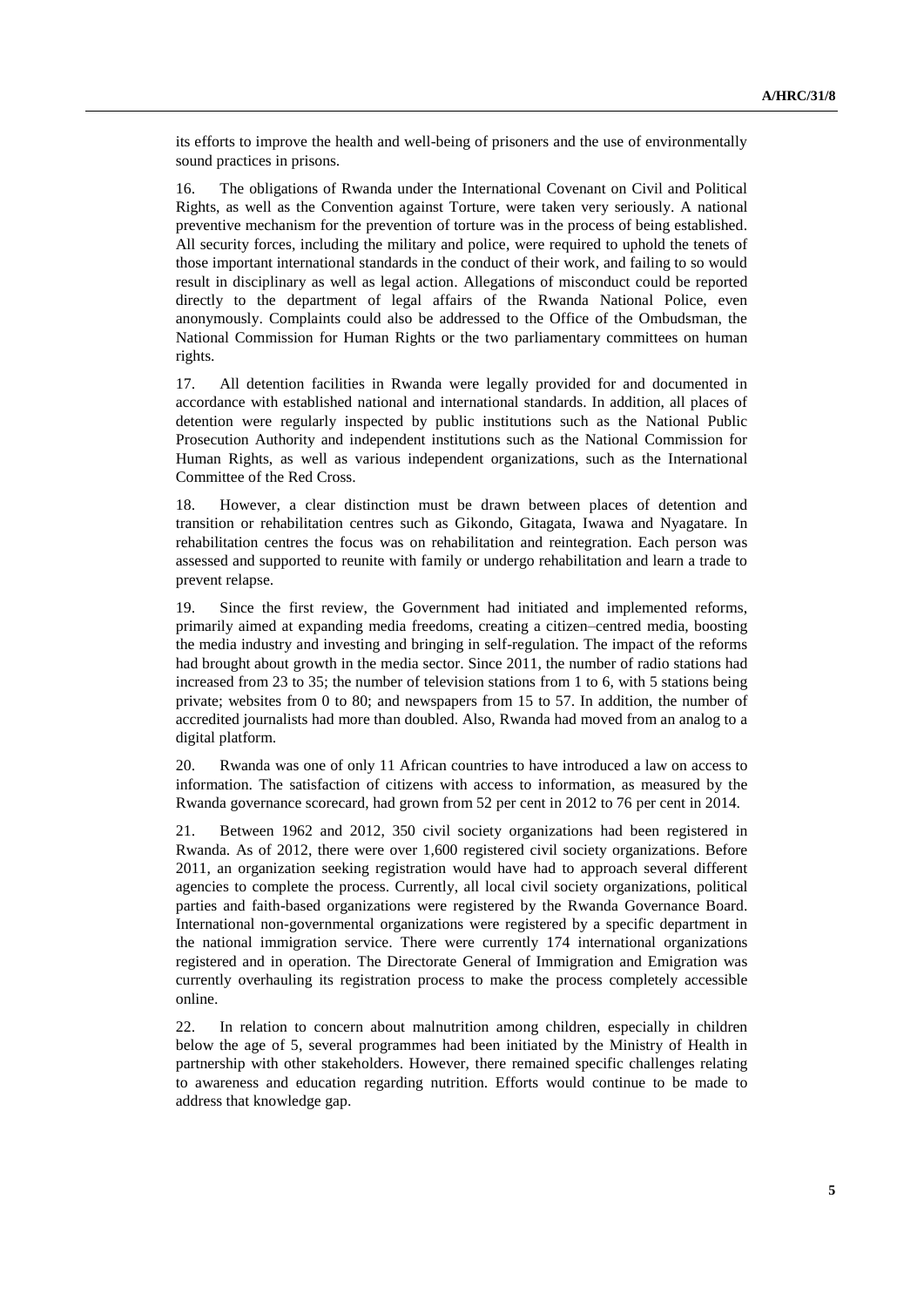23. The new family law was in the final stages of promulgation. The law would go a long way towards ensuring that women had equal rights to those of men in the running of the family.

24. The term "historically marginalized people" was a unique Rwandan construct, and constituted those who were in a situation below the national standard because of particular events in history. That categorization had been created to draw the attention of Government and civil society to a specific social-economic situation that needed to be addressed. Anyone could be marginalized, but that could be remedied by affirmative action such as government policies and programmes.

25. In response to concerns regarding the security of Burundian refugees and maintaining the civilian character of the camps where they resided, the Government had investigated the concerns and found them to be without substance.

#### **B. Interactive dialogue and responses by the State under review**

26. During the interactive dialogue, 88 delegations made statements. Recommendations made during the dialogue are to be found in section II of the present report.

27. The Holy See acknowledged the efforts made to protect children and persons with disabilities with the creation of the National Commission for Children and the National Council of Persons with Disabilities.

28. Hungary noted with regret that unfair trials had been reported in a number of politically sensitive judicial cases and that human rights defenders continued to face reprisals.

29. Indonesia welcomed the implementation of Vision 2020 and the Economic Development and Poverty Reduction Strategy II, and acknowledged the establishment of a regulatory media policy.

30. Ireland was disturbed by continuing reports of intimidation and harassment of journalists, civil society organizations and human rights defenders. It also noted the concerns of the Committee on the Rights of the Child regarding the high level of malnutrition.

31. Israel congratulated Rwanda for the establishment of multiple independent human rights institutions. It also commended the achievements in the area of access to education, such as the guarantee of universal and free education for the first 12 years of schooling.

32. Italy commended Rwanda for the high percentage of previous universal periodic review recommendations that had been implemented. It noted with appreciation the efforts made to integrate a human rights dimension into the Constitution and national laws.

33. Japan noted with concern reports regarding the ruling party's oppression of opposition parties and the reported enforced disappearance of 30 persons in the north-west of Rwanda.

34. Kenya commended the institutionalization of progressive social policies and noted the provision of free, universal primary education. It welcomed the building of new prison facilities and other efforts to reduce prison overcrowding.

35. Latvia welcomed the engagement of Rwanda with United Nations human rights mechanisms and the positive steps taken to promote and safeguard an independent and professional media.

36. Lithuania expressed its disappointment that the national report of Rwanda had not been submitted in time and welcomed efforts aimed at eliminating corruption.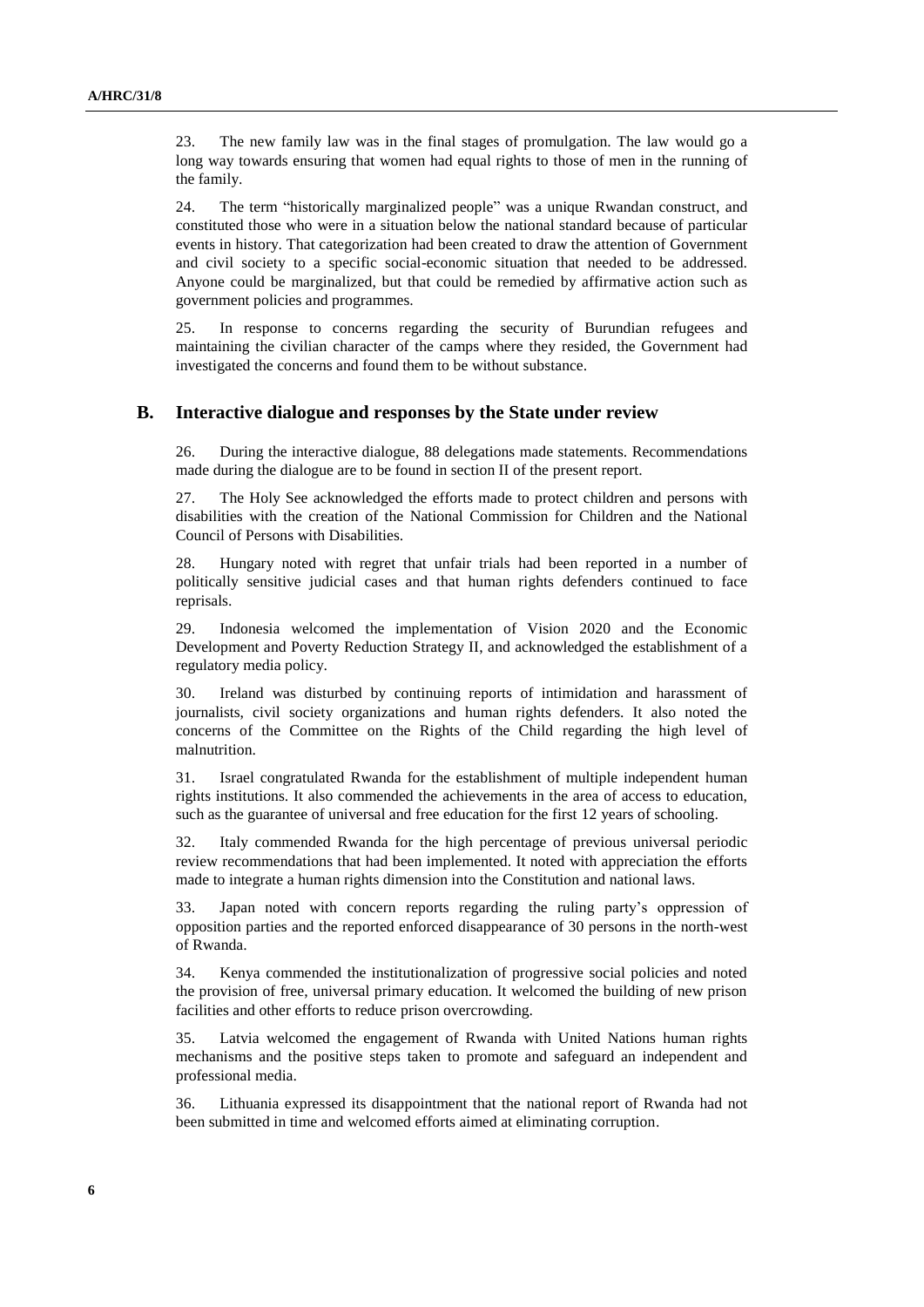37. Luxembourg welcomed the progress made by Rwanda in terms of legislation and fundamental freedoms. It remained concerned at the unfavourable environment for the flourishing of civil society and at regional inequalities and discrimination which hindered the effective enjoyment of economic and social rights.

38. Madagascar welcomed the ratification of several international human rights instruments. It also welcomed the revision of the law on the ideology of genocide and other national laws concerning access to justice.

39. Mali noted with satisfaction the adoption of the Criminal Code and of law No. 54/2011 relating to the rights and protection of the child. It also welcomed measures taken to reduce prison overcrowding and reform the judicial system.

40. Mauritius commended Rwanda for ensuring access to education for all and for the measures taken with regard to health-care services, which had contributed to a decrease in malaria-related deaths.

41. Mexico noted the progress made by Rwanda and the adoption of laws and policies aimed at promoting human rights. It welcomed the implementation of the strategic plan for the education sector.

42. Montenegro asked the delegation about the lack of a definition of child labour, and the high prevalence of violence against children, discrimination against children with disabilities and HIV/AIDS, and child trafficking.

43. Tunisia noted the progress made since the first review cycle. It encouraged Rwanda to strengthen legislation and policies to protect children against exploitation and abuse.

44. Mozambique congratulated Rwanda for having implemented 63 out of 67 accepted recommendations during the previous universal periodic review cycle. It urged Rwanda to conclude the implementation of the remaining recommendations.

45. Namibia encouraged Rwanda to follow the path of focusing on the rights and freedoms of its people. It commended the efforts taken to protect the rights of orphans and vulnerable children.

46. The Netherlands appreciated the progress made since the previous review, particularly in amending the 2009 media law.

47. Nicaragua congratulated Rwanda for the creation of public institutions and national programmes aimed at the most vulnerable in society. It welcomed progress in the areas of children, women, public health and education.

48. The Niger commended Rwanda for strengthening the institutional framework for the promotion and protection of human rights.

49. Nigeria noted with satisfaction the creation of the National Commission for the Fight against Genocide and the continuing steps taken to foster gender equality.

50. Norway welcomed progress made by Rwanda in terms of policies and legislation in areas such as freedom of expression and association, media and the protection of human rights defenders. It expressed concern about the interpretation and implementation of such policies and legislation.

51. Panama welcomed the inclusion of civil society stakeholders in the preparation of the report. It also welcomed the law creating the Ombudsman. It expressed solidarity with all victims and urged Rwanda to continue its efforts towards reconciliation.

52. Paraguay took positive note of efforts to reduce the rates of infant and maternal mortality. It called for more information on the investigation of reported cases of enforced disappearance and on the law on genocide ideology.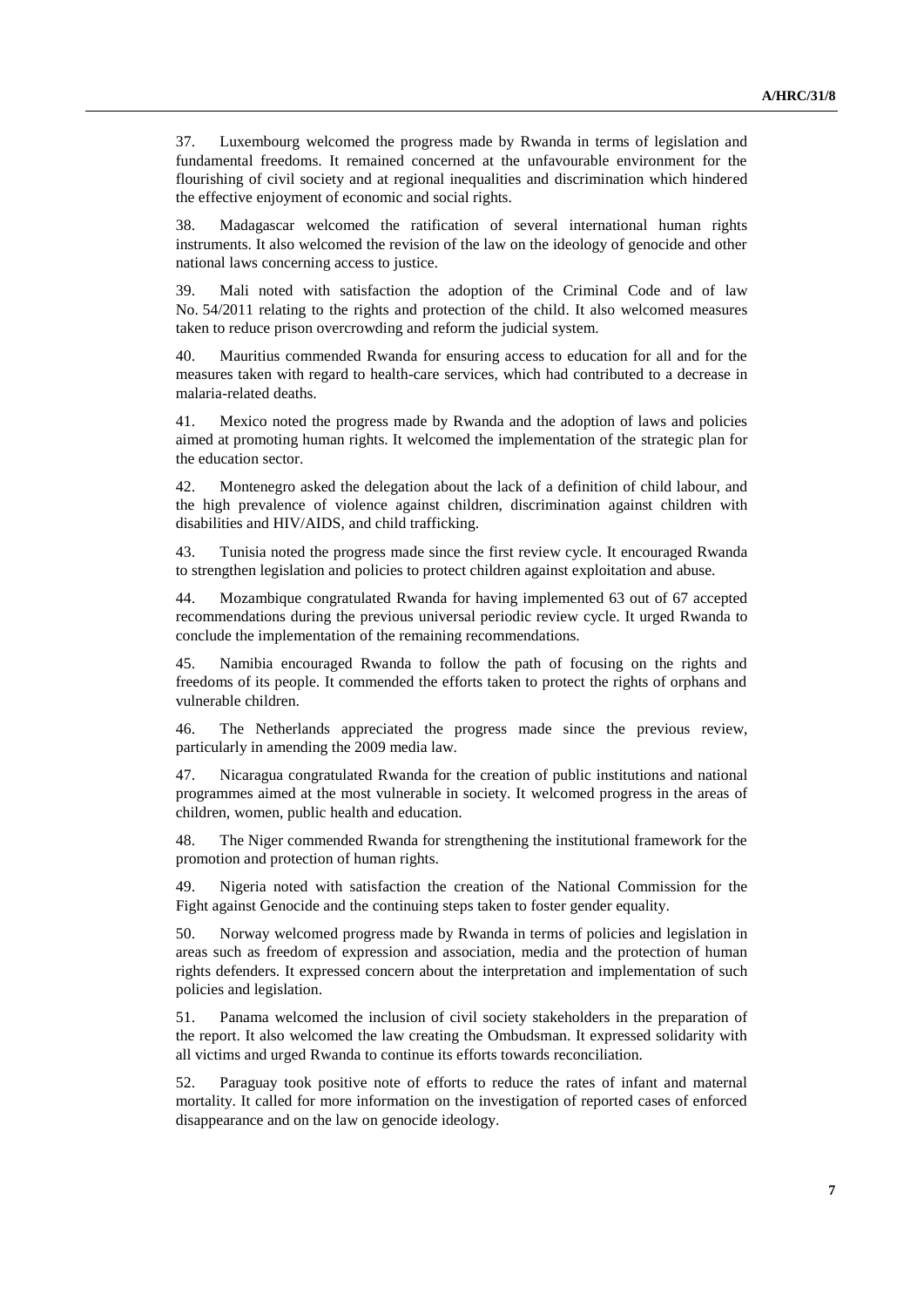53. The Philippines appreciated the reaffirmation of the independence of the national human rights institution and lauded the establishment of the Gender Monitoring Office.

54. Portugal acknowledged the standing invitation to the Council's special procedure mandate holders and the ratification of the Optional Protocol to the Convention against Torture.

55. The Republic of Korea appreciated the issuance of a standing invitation to the special procedure mandate holders and the success with regard to the Millennium Development Goals, such as in the area of gender equality.

56. Senegal noted the ratification of the Optional Protocol to the Convention against Torture and the standing invitation to the special procedure mandate holders, as recommended in the 2011 review.

57. Sierra Leone noted the high percentage of women in decision-making positions and stated that it was a good example of post-conflict recovery and development.

58. Singapore noted the decentralized nature of access to justice for all Rwandans and the zero-tolerance policy towards domestic and other types of gender-based violence.

59. Slovakia acknowledged the improvements relating to human rights, such as the revision of the genocide law, the adoption of media laws and efforts to further enhance access to justice.

60. Slovenia welcomed the enactment of several new laws aimed at implementing some of the previous recommendations, while noting challenges to freedom of expression and access to safe abortion.

61. South Africa noted efforts with regard to the implementation of previous recommendations, such as the adoption of law No. 54/2011 relating to the rights and protection of the child.

62. South Sudan recognized the achievements related to the empowerment of women by increasing their representation at various levels of government and including women in the development process.

63. Spain recognized improvements stemming from the acceptance of previous recommendations, such as reformation of the justice system, which still faced many challenges.

64. Sri Lanka took positive note of the cooperation with United Nations human rights mechanisms, and of progress with regard to children's rights and education, as well as in the health sector.

65. The Sudan appreciated the steps taken by Rwanda to promote and protect the rights of its citizens, particularly in relation to the laws on access to information, children, persons with disabilities and labour.

66. Sweden expressed concern about freedom of opinion and expression and women's rights, particularly violence against women.

67. Switzerland welcomed the adoption of the media law, but remained worried about the persistent restrictions on freedom of expression and the challenging registration procedures for non-governmental organizations (NGOs).

68. Togo noted that Rwanda had accorded special status to human rights through the creation or revision of a number of laws, including the Penal Code, civil society laws and the law on the rights of children.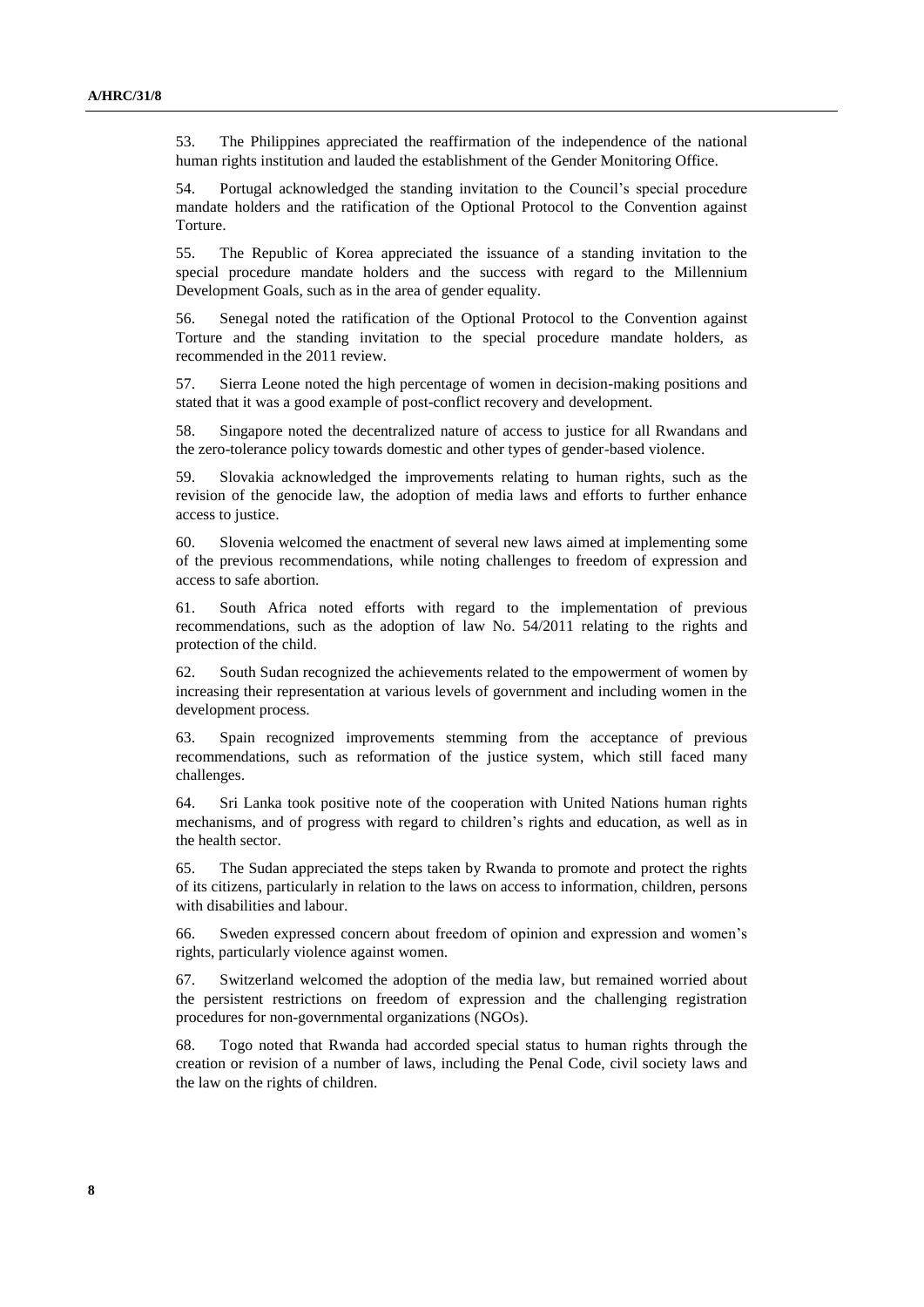69. Morocco welcomed the adoption of the law on the National Commission for Human Rights, the reforms relating to the decentralization of justice and to the educational system, and programmes to combat corruption.

70. Turkey welcomed the ratification of the Optional Protocol to the Convention against Torture and urged Rwanda to continue to adapt national legislation to international human rights instruments.

71. Uganda commended Rwanda for the efforts to increase access to justice for all Rwandans, including minority groups.

72. Ukraine acknowledged positive achievements in promoting affordable education and protecting the right to education for all, eradicating gender-based violence and fostering gender equality, and strengthening civil society.

73. The United Kingdom of Great Britain and Northern Ireland recognized the contribution of Rwanda to regional peace and security. It expressed concern over allegations of Government interference and other constraints encountered by NGOs, as well as reports of recruitment of refugees into armed groups, enforced disappearance, irregular detention and mistreatment of individuals in custody.

74. The United States of America commended Rwanda for progress in combating human trafficking and preventing violence against women. It expressed concern about restrictions on freedom of expression and peaceful assembly, those reported missing during a 2014 operation by Rwandan security forces, and the recruitment of Burundian refugees into armed groups.

75. The delegation of Rwanda reiterated the reforms in the media sector that had brought about tangible results. The establishment of a self-regulatory body had improved quality, ethics and professionalism in the media sector, and had brought about an increase in journalistic freedom and a reduction in the prosecution of journalists.

76. Prior to the 1994 genocide, political parties had been formed on basis of ethnicity, race and religion. Against that background, a legal framework had been introduced to promote nationally based political parties, rather than political parties based on an ethnic, racial or religious identity.

77. The delegation reiterated the significant increase in the number of civil society organizations, which served as an indication that the legal framework and policy practice introduced by the Government was conducive to the enjoyment of the rights and freedoms of civil society organizations.

78. The Gender Development Forum, a mechanism to facilitate the participation of civil society organizations in debates on and the formulation of policy at the local level, was in line with the Government's decentralization policy to ensure active participation at the district level in national development.

79. Through the economic development strategy, remote areas also had access to economic and development opportunities. There was a focus on gender equality. The Government had ensured that gender equality was not just rhetoric and that all institutions adhered to the principle of gender equality.

80. A few years ago, Rwanda had put in place free basic education for 9 years, which had since been scaled up to 12 years.

81. On the issue of the International Criminal Court, the delegation stated that Rwanda supported international justice. However, concerns existed about the independence and impartiality of Court.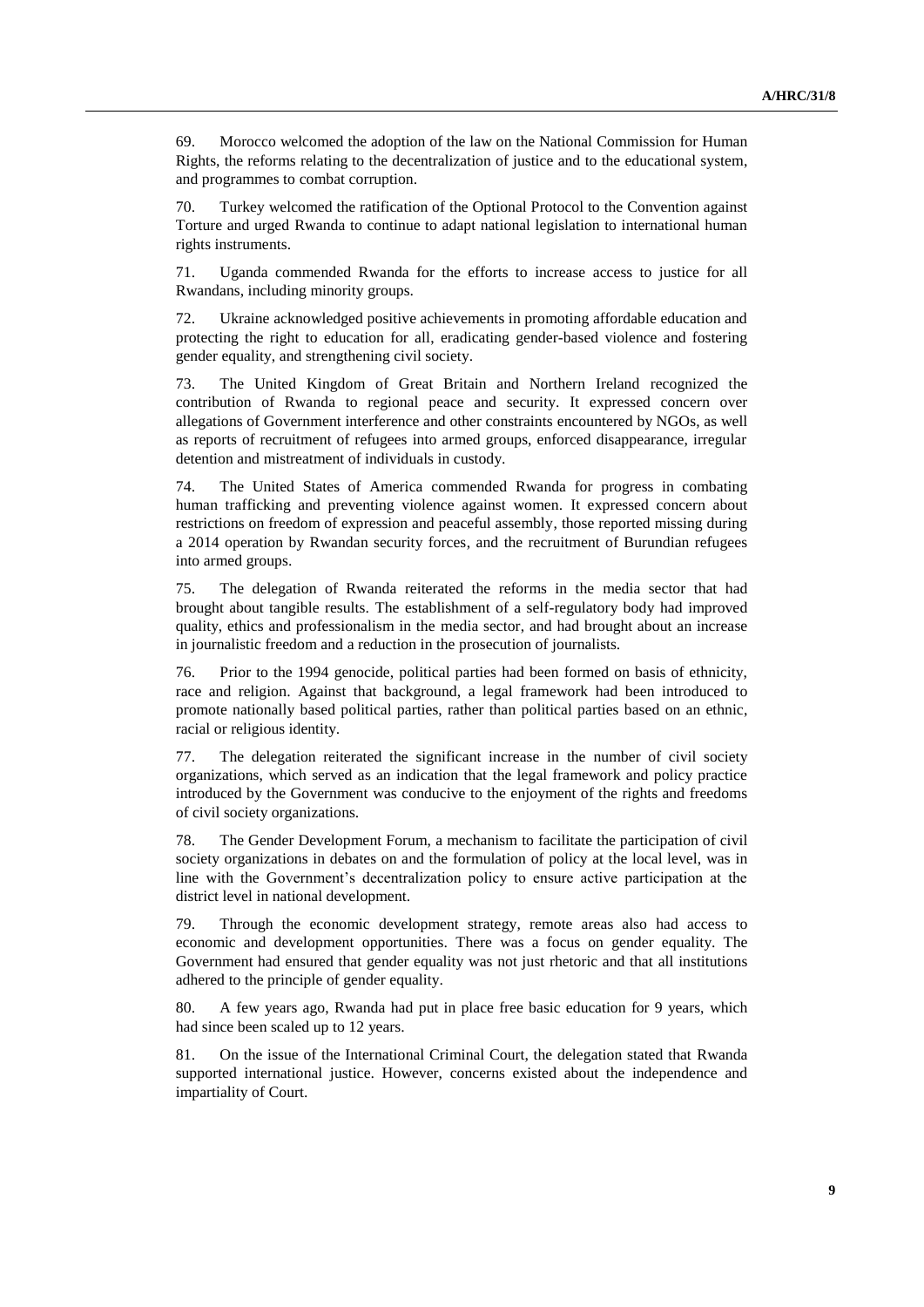82. As regards the independence of the judiciary, 20 years ago there had been no justice to talk about. Rwanda now had a judicial system which had been trusted by the International Criminal Tribunal for Rwanda. Also, the United States of America, Canada, Sweden, the Netherlands and Uganda were among the countries that had transferred persons to stand trial in Rwanda, having been satisfied that all such persons would receive a fair trial.

83. The Government appreciated the value of human rights defenders. They were free to report any cases of harassment, which would be promptly investigated. As regards trafficking in persons, the Government would continue to work with partners and international organizations to address that problem. On the issue of discrimination, the delegation stated that any sign of discrimination in political, economic or social discourse would be promptly addressed.

84. Rwanda had put a lot of focus and resources into ensuring the rights of vulnerable people, with the support of the United Kingdom of Great Britain and Northern Ireland, the Netherlands and Sweden. The Government was working to ensure health insurance for all. The delegation stated that the human rights action plan existed in draft form, and that it should be adopted and published by the end of the year.

85. The Batwa were Rwandans, as were all other ethnic groups in Rwanda. Rwanda had decided that the nationality of "Rwandan" was more important than having narrowly defined ethnic groups. Issues relating to child labour, child trafficking and the quality of education for children were all high priorities for the Government and would be addressed.

86. Uruguay welcomed the efforts made to ratify the International Convention for the Protection of All Persons from Enforced Disappearance, and requested that Rwanda redouble efforts towards that objective.

87. The Bolivarian Republic of Venezuela commended Rwanda for the progress made in education, particularly access to universal primary education for the first 12 years of schooling, and welcomed the national policy for gender equality.

88. Albania commended Rwanda for the progress made in national legislation in relation to the rights to information and freedom of expression and association; the law on genocide ideology; and access to justice.

89. Algeria noted the progress made in the promotion of economic, social and cultural rights, and the advances in the areas of empowerment of women, protection of children, and the rights to education and to health.

90. Angola noted the strengthening of the capacity of the National Commission for Human Rights and independent agencies. It welcomed the legislative reform to update laws in line with the constitution and international standards.

91. Argentina congratulated Rwanda for the approval of law No. 54/2011 relating to the rights and protection of the child. It noted the adoption of laws to promote gender equality.

92. Armenia welcomed initiatives protecting the rights of the child, and the progress made in combating sexual violence. It appreciated the efforts to prevent genocide and the initiatives taken to combat corruption.

93. Australia commended Rwanda for development in the area of gender equality. It expressed concern over the restrictions on fundamental political freedoms. It urged Rwanda to ensure peaceful, timely, credible and transparent elections.

94. Austria commended the positive steps taken, in particular the reforms of the media law. It expressed concern over the narrow legal definition of journalists, the lack of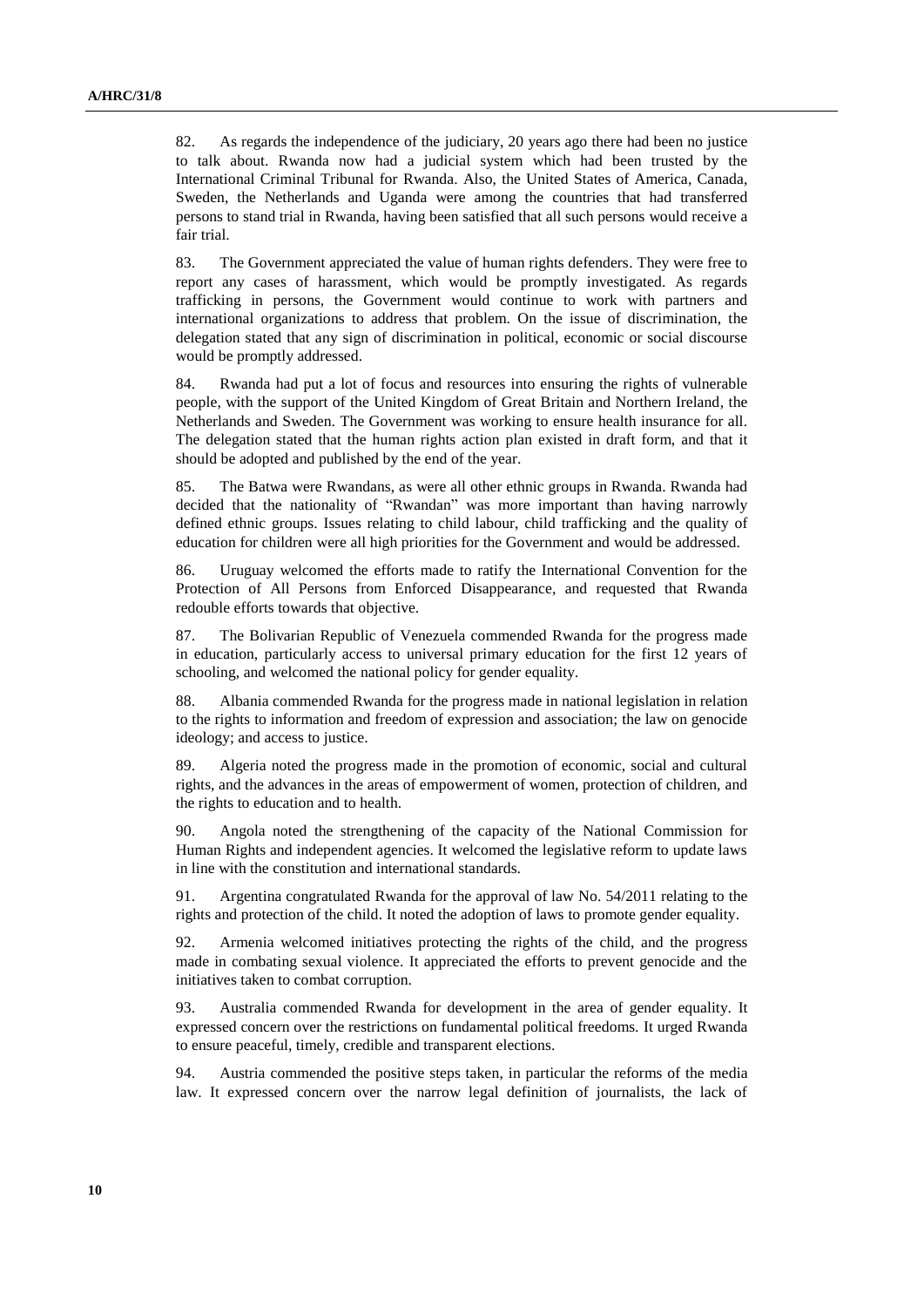adequate safeguards, and inadequate protection of the confidentiality of journalistic sources.

95. Bangladesh commended efforts in the areas of poverty eradication, administration of justice, equality and non-discrimination. It highlighted that support and technical assistance from the United Nations and the international community were of utmost importance.

96. Belgium noted with satisfaction a number of accomplishments, including in the area of gender equality. It asked what efforts had been made to guarantee the independence of the Rwandan media commission, following the legislative reforms.

97. Benin appreciated legislative reforms concerning the right to information and freedom of expression and association. It encouraged Rwanda to continue its efforts to effectively deal with the commitments undertaken on human rights.

98. The Plurinational State of Bolivia recognized the progress that Rwanda had made since the first review cycle, and the constructive spirit that had characterized the current review.

99. Botswana noted positively the legislative measures undertaken to protect human rights and the steps taken to address prison overcrowding. It noted reports of child trafficking. Botswana encouraged Rwanda to address concerns regarding the judiciary.

100. Brazil noted the standing invitation issued to special procedure mandate holders, the high number of women in political positions and the contribution of Rwanda to important issues such as the prevention of genocide.

101. Cabo Verde noted the creation, since the previous review, of institutions and the adoption of laws and policies on the rights of women and children, the justice system and access to water.

102. Canada indicated that a functioning opposition, a vibrant civil society and an independent media were essential to maintain the remarkable gains achieved in economic and social development in the post-genocide era.

103. Chad noted measures taken to strengthen the protection of human rights. It encouraged Rwanda to continue to move forward and requested that its partners assist it in honouring its commitments.

104. Chile noted the efforts made to promote human rights, particularly the ratification of international instruments such as the Optional Protocol to the Convention against Torture.

105. China recognized active efforts made to implement recommendations accepted during the first cycle, to enhance human rights mechanisms and the rule of law and to cooperate with United Nations human rights bodies.

106. Colombia highlighted the commitment of Rwanda to implementing recommendations received during the first cycle and recognized progress made in ensuring freedom of peaceful assembly and association and participation in public and political life.

107. The Congo commended efforts to implement recommendations accepted during the first cycle. It encouraged Rwanda to continue its cooperation with human rights mechanisms and treaty bodies.

108. Costa Rica noted that Rwanda had ratified international instruments, particularly the Second Optional Protocol to the International Covenant on Civil and Political Rights, aiming at the abolition of the death penalty.

109. Côte d'Ivoire noted legislative reforms concerning the rights to information and freedom of expression and association. It encouraged Rwanda to request the support of the international community in the implementation of recommendations.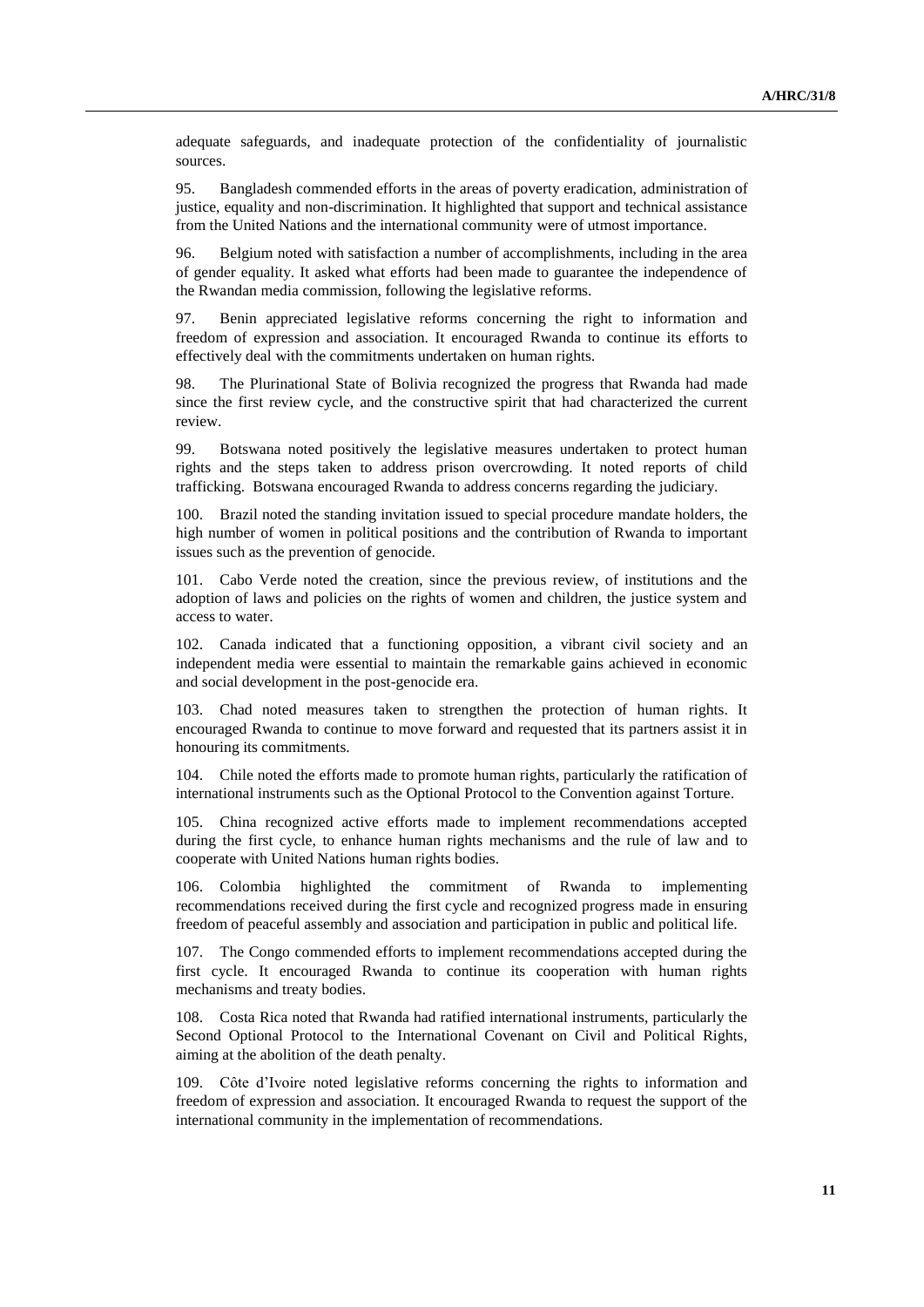110. Cuba acknowledged the progress made in the area of human rights, such as the establishment of the Gender Monitoring Office and the National Council of Persons with Disabilities.

111. Cyprus welcomed the increased funding of the National Commission for Human Rights and the enhancement of the Office of the Ombudsman. It encouraged Rwanda to adopt similar measures for the Gender Monitoring Office.

112. The Czech Republic welcomed the recent ratification of the Optional Protocol to the Convention against Torture.

113. Denmark commended Rwanda for its constructive engagement with the universal periodic review process. It congratulated the Government for honouring its commitment made during the first cycle to ratify the Optional Protocol to the Convention against Torture.

114. Djibouti welcomed progress in the implementation of recommendations from the first cycle. It encouraged the authorities to mobilize in favour of the promotion and protection of the rights of children.

115. Egypt noted efforts to improve human rights, reflected in the implementation of 63 out of the 67 recommendations that had been accepted. It commended reforms to legislation on human rights.

116. Estonia noted positive action relating to women's rights, including the one-stop centres for gender-based violence. It encouraged Rwanda to continue to pursue the effective implementation of gender equality legislation.

117. Ethiopia noted with appreciation the cooperation of Rwanda with the United Nations human rights system, improvements in access to justice and the rule of law, and implementation of the right to education.

118. France welcomed positive measures taken by Rwanda since its previous review, particularly initiatives in favour of gender equality and the recent ratification of the Optional Protocol to the Convention against Torture.

119. Gabon welcomed the review of the genocide ideology law and laws on access to justice. It encouraged Rwanda to continue its efforts for the promotion and protection of human rights.

120. Georgia welcomed the standing invitation issued to special procedures and legislative reforms concerning the rights to information and freedom of expression and association. It commended the Government for building new prisons.

121. Germany welcomed the establishment of the commission for self-regulation of the media but was concerned that no final version of the Prime Minister's order on its competencies had been circulated.

122. Ghana noted with appreciation the adoption of various pieces of legislation and policies aimed at promoting freedom of speech, association and the media, as well as the protection of human rights defenders.

123. Greece congratulated Rwanda for the development of a policy on justice for children which promoted the best interests of the child first and the participation of children in all legal procedures.

124. Guatemala recognized the progress made in the promotion of human rights, exemplified by the improvement of the law on the rights and protection of children.

125. Haiti warmly welcomed the Rwandan delegation to the universal periodic review.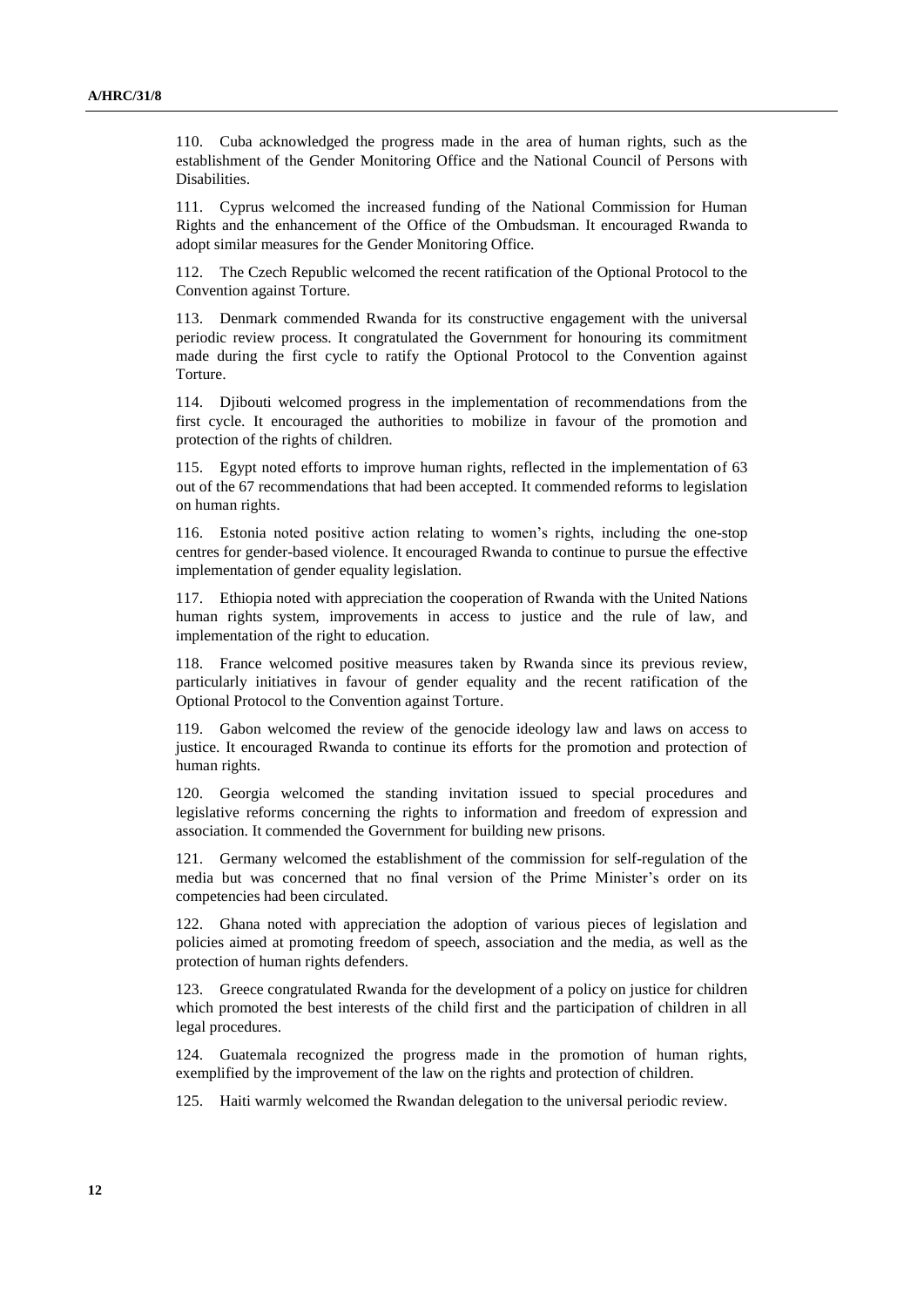126. The delegation of Rwanda stated, with regard to civil and political rights, that the legal framework and policy practices were informed by its context and aspirations as a nation. The Government, in its national agenda regarding building and development, had moved away from confrontational politics towards a politics of consensus. The aspirations of the Government were to maximize respect for the rights and freedoms of the people. There had been tremendous reforms in the media sector, and an expansion of the rights to freedom of association and assembly.

127. The delegation of Rwanda thanked all delegations that had participated in the review. The delegation appreciated that there was always room for improvement and noted that it was the intention of Rwanda to continue working with partners to improve. The modest social and the economic growth Rwanda had achieved after the 1994 genocide would only have been possible in an environment where civil and economic rights were being promoted and defended. Rwanda had been ranked as one of the safest countries in the world, and the Rwandan people had been ranked as some of the happiest in the world. Economic and environmental rights had been strictly observed. The cities were some of the cleanest in the world.

128. The Government would continue to be open to engaging with human rights rapporteurs. Also, the Government would be open to engaging on the subject of freedom of assembly. In that context, the delegation recalled the role of the media in the 1994 genocide and stated that, while the Government continued to expand media rights, it remained cautious of a line that could easily be crossed.

129. The law on genocide ideology, which had been perceived as preventing free expression, had been amended. The law was a necessary safeguard to ensure that history did not repeat itself.

130. Defining indigenous people as a distinct category of people had led to problems in the past, and Rwanda had chosen the path of not making such distinctions among Rwandans.

131. With regard to the upcoming elections in 2017, the delegation stated that in Rwanda elections were conducted peacefully, openly and freely. Rwanda would be happy to host some delegations as monitors.

132. Rwanda took all recommendations seriously and would respond to each of them.

### **II. Conclusions and/or recommendations**

133. **The recommendations formulated during the interactive dialogue and listed below have been examined by Rwanda and enjoy the support of Rwanda:**

133.1 **Continue strengthening its legislation to eliminate all provisions that undermine freedom of expression (Chile);**

133.2 **Strengthen the National Human Rights Commission of Rwanda by granting it the power to consider human rights complaints (Slovenia);**

133.3 **Strengthen the capacity of the office of the Ombudsman (Haiti);**

133.4 **Consider formulating a National Human Rights Action Plan (Indonesia);**

The conclusions and recommendations have not been edited.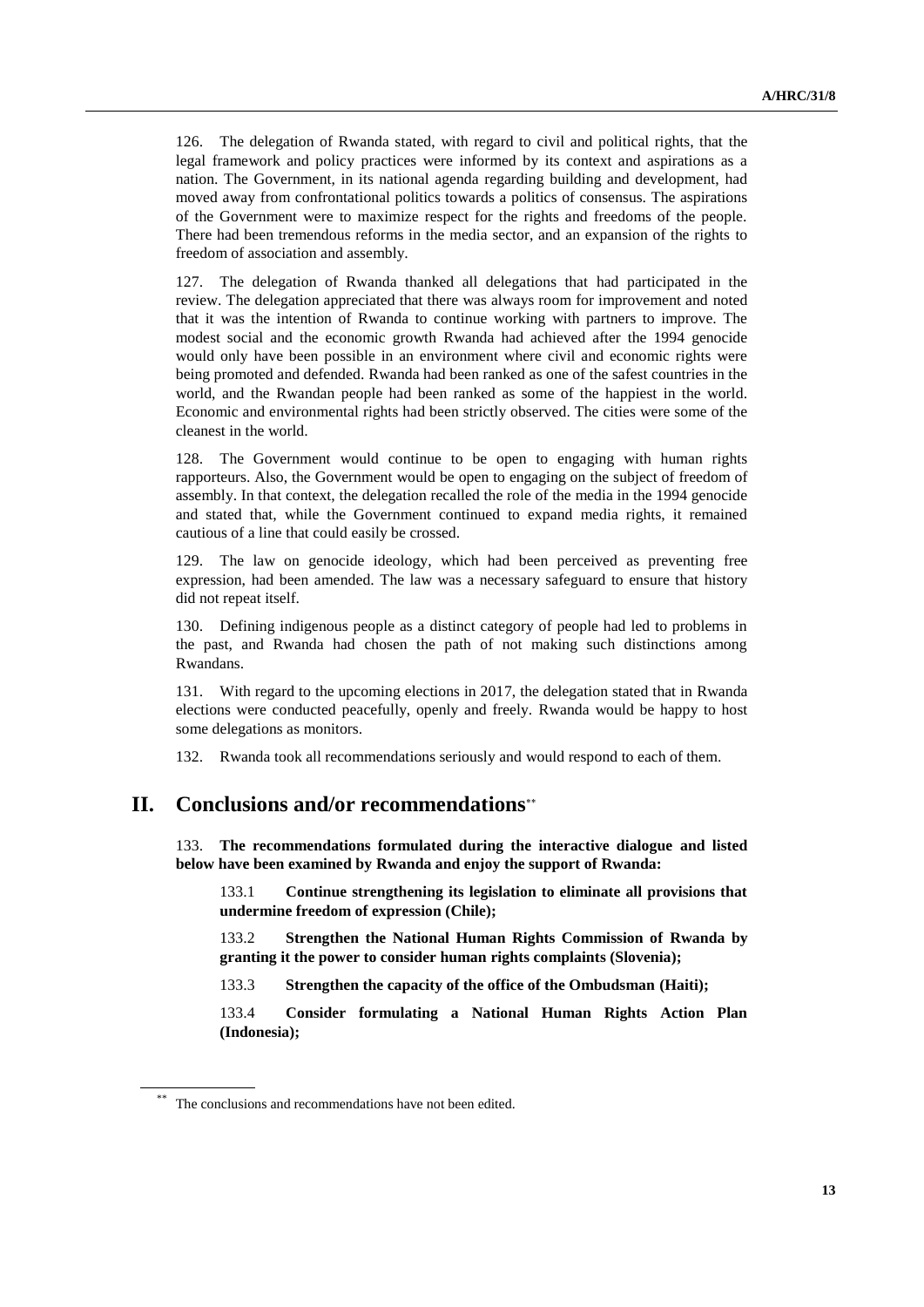133.5 **Accelerate efforts in the adoption of the National Human Rights Action Plan (Mauritius);**

133.6 **Establish swiftly a robust national preventive mechanism in accordance with the Optional Protocol to the Convention against Torture (Czech Republic);**

133.7 **Continue efforts for the prevention of genocide (Armenia);**

133.8 **Strengthen the legislative provisions to promote unity and national reconciliation and continue to assist victims of genocide (Angola);**

133.9 **Continue enhancing the process of combating different forms of discrimination, particularly by facilitating access to justice for all Rwandan people (Egypt);**

133.10 **Ensure effective application of gender equality legislation and the implementation of policy measures to achieve equality between men and women (South Africa);**

133.11 **Continue efforts for the emancipation and empowerment of women (Algeria);**

133.12 **Continue the implementation of positive measures in favor of gender equality to facilitate their access to justice and education (Angola);**

133.13 **Continue its efforts in the area of gender equality to eradicate traditional patriarchal stereotypes and gender inequality (Argentina);**

133.14 **Strengthen measures to eradicate patriarchal stereotypes against women, including through education and awareness programs (Chile);**

133.15 **Implement urgent measures to guarantee birth registration for all children born on its territory (Mexico);**

133.16 **Take necessary measures to guarantee all children immediate registration at birth by simplifying administrative procedures, while increasing awareness-raising activities on the subject (Turkey);**

133.17 **Ensure due process and conduct effective and objective investigations regarding cases of alleged arbitrary arrest and detention, including those which may constitute enforced disappearance (Sweden);**

133.18 **Take all appropriate measures to ensure that all reported cases of enforced disappearance are thoroughly investigated (Cyprus);**

133.19 **Scale up the Isange One-Stop Centres to care for victims of gender-based violence and human trafficking (Israel);**

133.20 **Adopt a comprehensive policy to address the root causes of child trafficking (South Africa);**

133.21 **Ensure the protection of the rights of children, particularly those in vulnerable situations, and ensure their perpetrators of sexual violence and trafficking are held to account (Botswana);**

133.22 **Continue efforts to provide protection for children living in difficult circumstances, such as poor children and street children (Egypt);**

133.23 **Continue to pay particular attention to children, incorporating into social programs measures to eradicate all forms of violence against girls, boys and adolescents (Nicaragua);**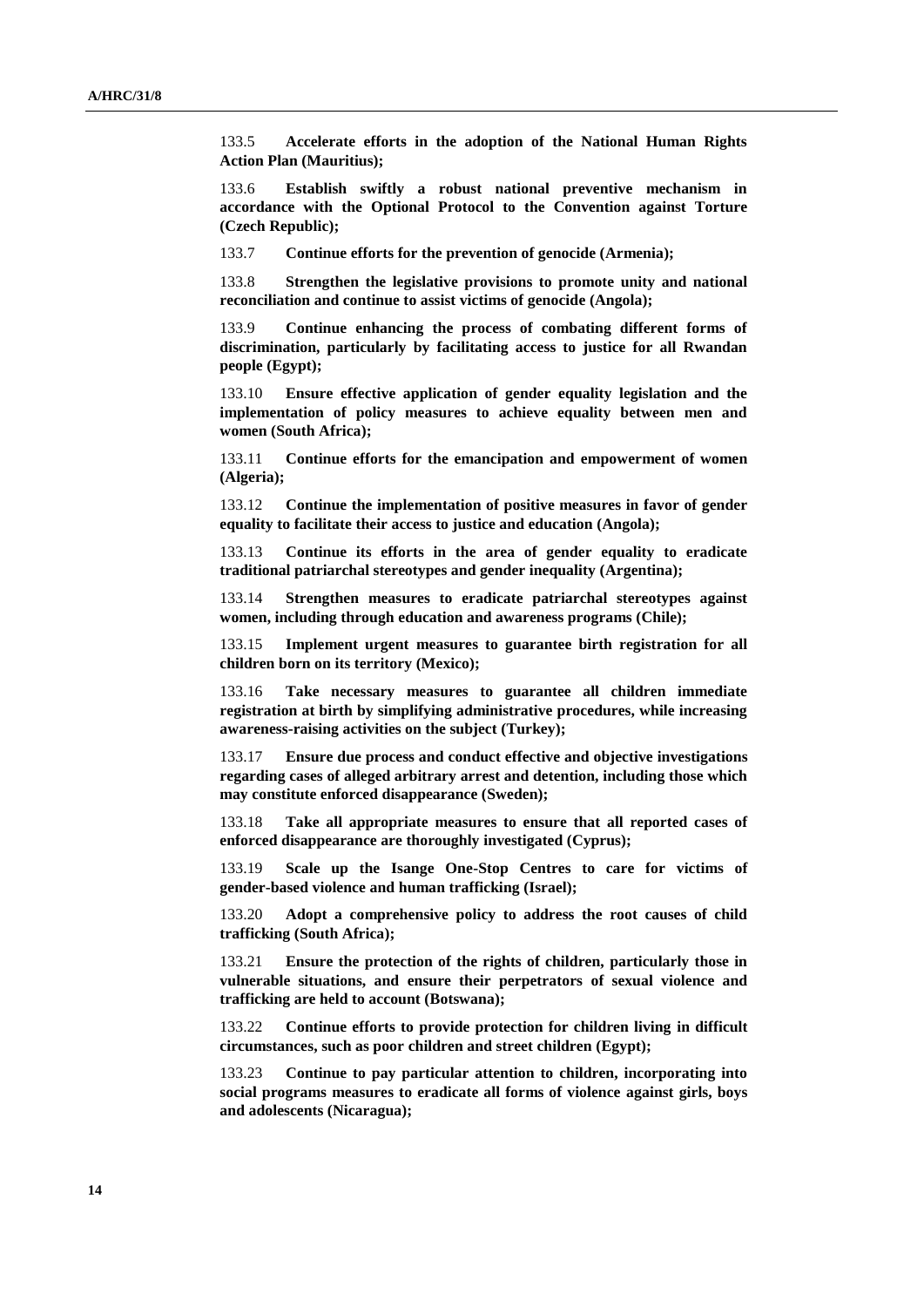133.24 **Consider further strengthening policies and laws to put in place an effective and holistic system towards combating violence against women and ensuring justice for victims (Singapore);**

133.25 **Build institutional capacity for effectiveness in the prevention of and response to gender-based violence (Uganda);**

133.26 **Continue efforts to improve the conditions of those in detention facilities, including prisons, and actively address the issue of prison overcrowding, with a view to ensuring that detention facilities in Rwanda meet international standards (Republic of Korea);**

133.27 **Comply with existing laws on detention and implement further legislation to regulate "transit" and "rehabilitation" centres (United Kingdom of Great Britain and Northern Ireland);**

133.28 **Further strengthen efforts to ensure full and unhindered access to justice for all Rwandans, particularly through policies and laws designed to combat corrupt practices at all levels (Singapore);**

133.29 **Strengthen national capacities in order to ensure respect for due process and access to justice for all, including through the application of custody hearings and the provision of affordable access to legal counselling (Brazil);**

133.30 **Strengthen efforts in implementing the regulatory media policy to ensure access to information and freedom of opinion and expression, including through capacity-building of relevant parties (Indonesia);**

133.31 **Strengthen policies aimed at protecting the work of human rights defenders (Madagascar);**

133.32 **Adopt best practices on freedom of assembly (Namibia);**

133.33 **Continue its efforts to increase the participation of women in leadership at the local government level (Israel);**

133.34 **Continue with the impressive process of granting access to the Internet to its population, in particular to underprivileged communities (Haiti);**

133.35 **Vigorously develop the economy, reduce unemployment, guarantee the employment of its people, especially young people, and improve work conditions (China);**

133.36 **Further strengthen its successful social plans and programs in favour of its people, with a special emphasis on the areas of education, nutrition and health (Bolivarian Republic of Venezuela);**

133.37 **Take measures to ensure the protection of the right to an adequate standard of living for children in vulnerable situations, in particular the rights of children affected by HIV/AIDS and boys and girls with disabilities (Paraguay);**

133.38 **Persevere with efforts to better protect the rights of vulnerable groups, particularly women and children (Senegal);**

133.39 **Develop a lasting protection mechanism for small children against food insecurity, through strategies aimed at facilitating access to food through fair agricultural policies (Turkey);**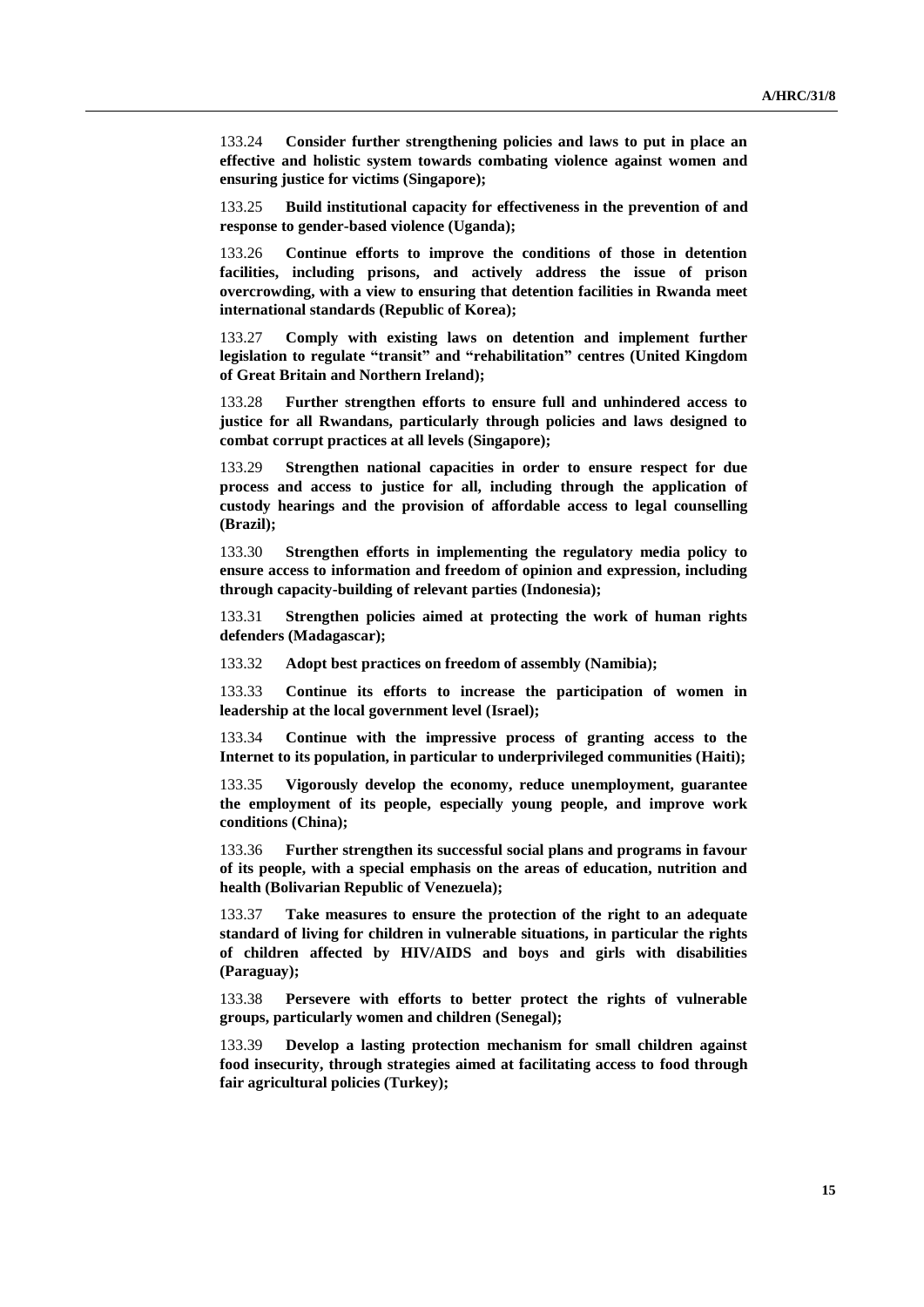133.40 **Continue working for the full realization of the human right to water and sanitation (Plurinational State of Bolivia);**

133.41 **Continue to invest in the development of the health system, which results in further progress on the right to health for the entire population (Cuba);**

133.42 **Redouble efforts to facilitate access to urgent obstetrical care (Djibouti);**

133.43 **Increase funding in order to create an education system that upholds the right to free, universal and quality education for all children without discrimination (Namibia);**

133.44 **Continue to increase inputs in education so as to improve the quality and coverage of the education system (China);**

133.45 **Strengthen efforts to guarantee the rights of children, and particularly those of children with disabilities, observing at all moments the best interests of the child (Colombia);**

133.46 **Redouble efforts to protect and improve the rights of disabled children (Djibouti);**

133.47 **Continue the current practice of hosting asylum seekers and refugees and consider steps to improve their basic human rights and living conditions (Republic of Korea);**

133.48 **Further continue enhancing support for new refugees from its neighbours (Ethiopia);**

133.49 **Further intensify efforts to expedite development through the designed poverty reduction strategies (Ethiopia);**

133.50 **Continue its efforts to realize the national development goals as stipulated in the country's Vision 2020 and in the Economic Development Poverty Reduction Strategy 2 (Israel**)**.**

134. **The recommendations listed below enjoy the support of Rwanda, which Rwanda considers to be implemented or in the process of being implemented:**

134.1 **Ratification and implementation of international human rights treaties, in particular the International Convention for the Protection of All Persons from Enforced Disappearance (Netherlands);**

134.2 **Accelerate the process of accession to the International Convention for the Protection of All Persons from Enforced Disappearance (Togo);**

134.3 **Ratify the International Convention for the Protection of All Persons from Enforced Disappearance (Italy);**

134.4 **Ratify early the International Convention for the Protection of All Persons from Enforced Disappearance (Japan);**

134.5 **Ratify the International Convention for the Protection of All Persons from Enforced Disappearance (Madagascar); Ratify the International Convention for the Protection of All Persons from Enforced Disappearance (Mali); Ratify the International Convention for the Protection of All Persons from Enforced Disappearance (Montenegro);**

134.6 **Ratify the International Convention for the Protection of All Persons from Enforced Disappearance, as previously recommended (Panama);**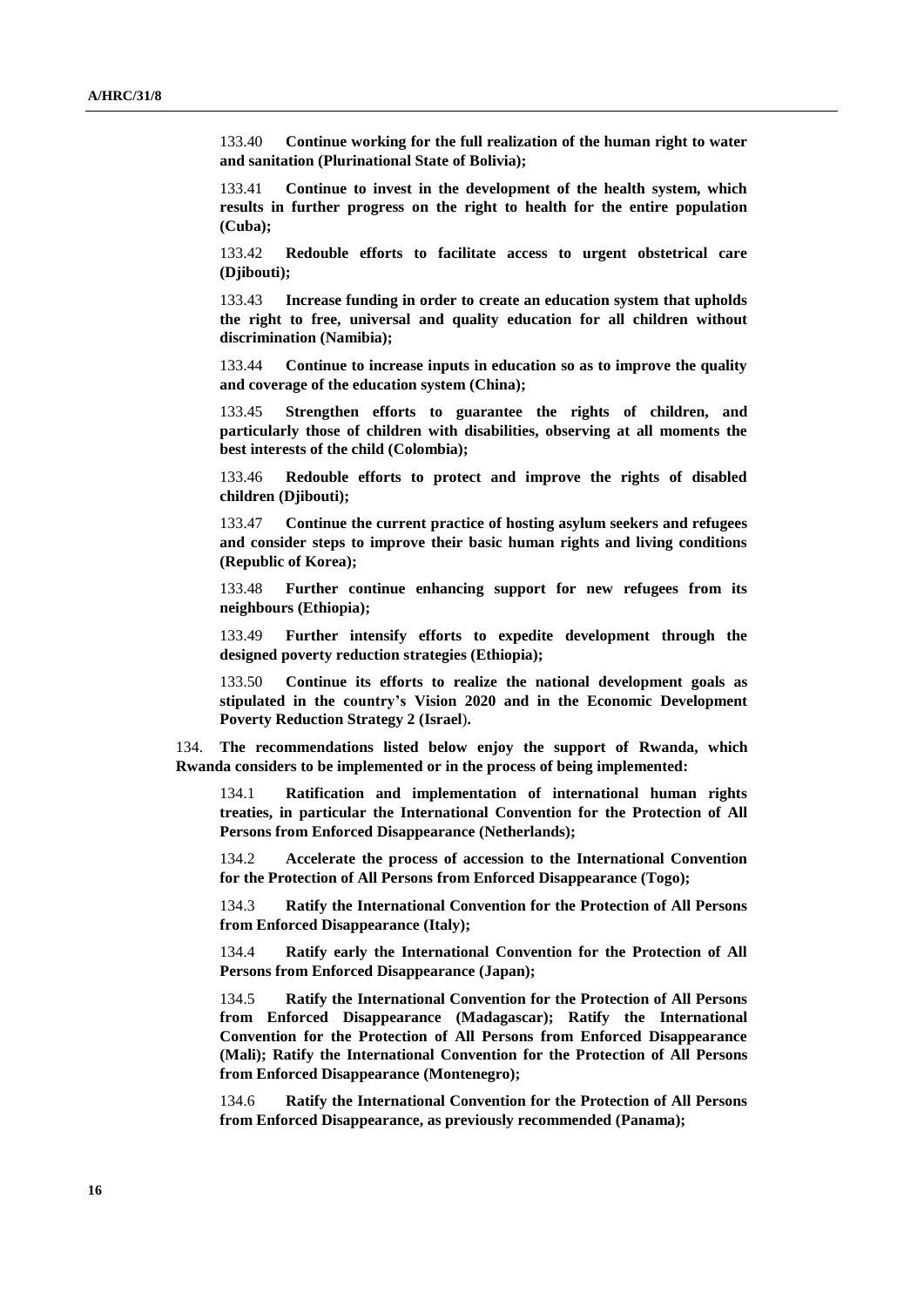134.7 **Ratify the International Convention for the Protection of All Persons from Enforced Disappearance (Sierra Leone);**

134.8 **Ratify the International Convention for the Protection of All Persons from Enforced Disappearance, as recommended and accepted by the country in the first cycle (Argentina);**

134.9 **Accede, as accepted during the previous cycle, to the International Convention for the Protection of All Persons from Enforced Disappearance (France);**

134.10 **Consider ratifying the International Convention for the Protection of All Persons from Enforced Disappearance (Cabo Verde);**

134.11 **Move towards ratification of the International Convention for the Protection of All Persons from Enforced Disappearance (Chile);**

134.12 **Adopt a roadmap for the ratification of the International Convention for the Protection of All Persons from Enforced Disappearance (Costa Rica);**

134.13 **Encourage the ratification of the International Convention for the Protection of All Persons from Enforced Disappearance, as well as the ratification of Optional Protocol to the Convention on the Rights of the Child on a communications procedure (Greece);**

134.14 **Ratify the Optional Protocol to the Convention on the Rights of the Child on a communications procedure, the Optional Protocol to the International Covenant on Civil and Political Rights, and the Optional Protocol to the International Covenant on Economic, Social and Cultural Rights (Portugal);**

134.15 **Take steps to ratify the International Labour Organization Domestic Workers Convention, 2011 (No. 189) (Philippines);**

134.16 **Accede to the Convention on the Non-Applicability of Statutory Limitations to War Crimes and Crimes against Humanity (Uruguay);**

134.17 **Implement the provisions of the Optional Protocol to the Convention against Torture (Georgia);**

134.18 **Bring national legislation into compliance with the Optional Protocol to the Convention on the Rights of the Child (Guatemala);**

134.19 **Reduce the registration period and procedures for national and international NGOs. (Belgium);**

134.20 **Intensify efforts to ensure that the National Commission for Human Rights is consistent with the principles relating to the status of national institutions for the promotion and protection of human rights (the Paris Principles) (Niger);**

134.21 **Expedite the development of the National Human Rights Action Plan. (Israel);**

134.22 **Expedite the development of the National Human Rights Action Plan (South Sudan);**

134.23 **Accelerate the development of a national human rights action plan (Georgia);**

134.24 **Proceed with the adoption of the national action plan on human rights (Côte d'Ivoire);**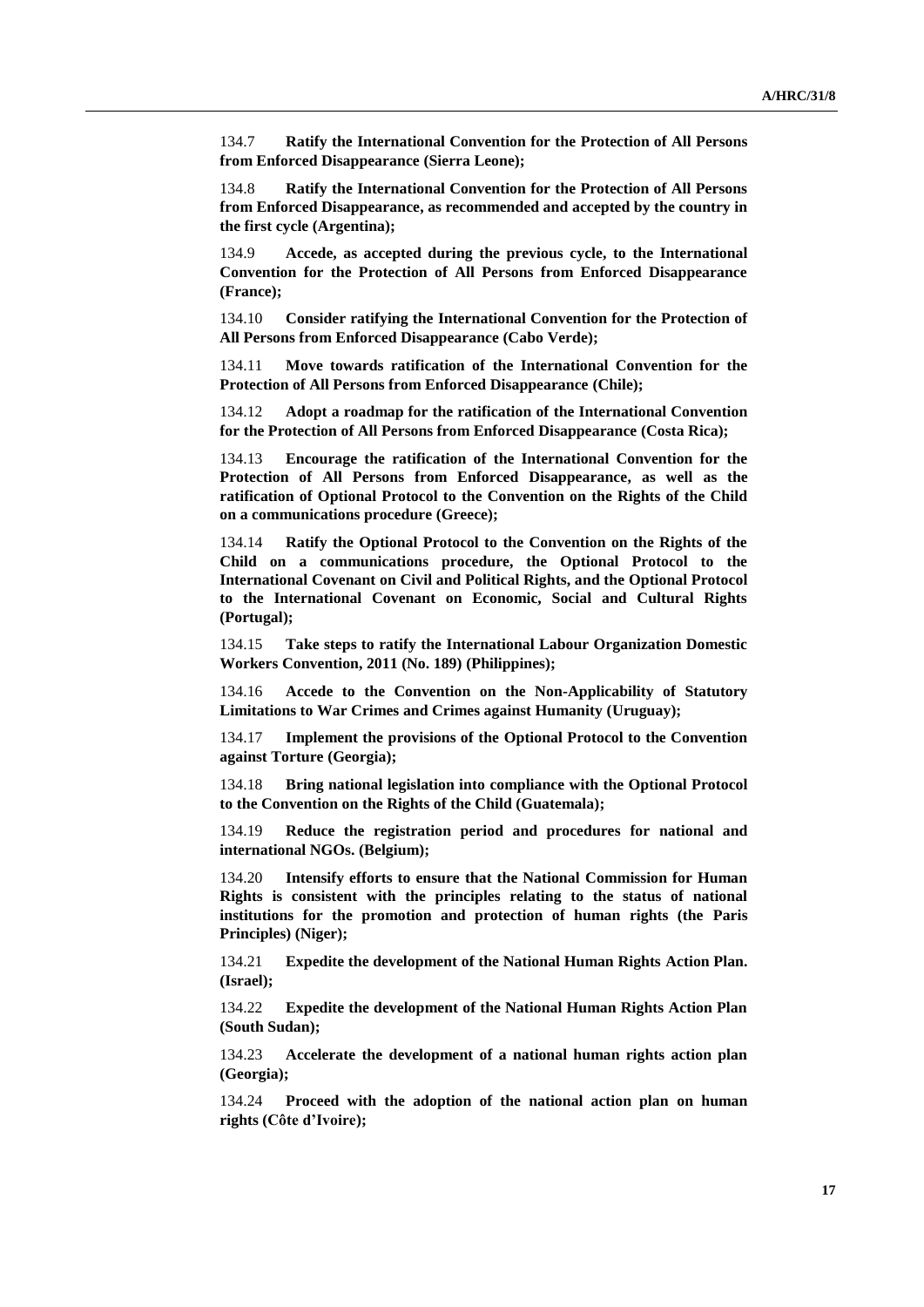134.25 **Consider the possibility of establishing a national system for monitoring international recommendations (Paraguay);**

134.26 **Establish a National Preventive Mechanism in line with the Optional Protocol to the Convention against Torturerequirements (Denmark);**

134.27 **Continue the process of national reconciliation, so that all citizens, independent of ethnic background, may be able to contribute to development of the country in harmony with the principles of fundamental human rights (Holy See);**

134.28 **Continue with initiatives to promote national reconciliation (Senegal);**

134.29 **Provide compulsory human rights training in police academies (Italy);**

134.30 **Provide adequate training in human rights for administrative officials and law enforcement personnel (Egypt);**

134.31 **Adopt further measures for the protection of political and civil rights (Japan);**

134.32 **Continue to engage its regional and bilateral partners with a view to building capacity and mobilizing resources in support of efforts to fulfil its human rights obligations (Philippines);**

134.33 **Continue to pay close attention to the full realization of the rights of the child, including the right to education (Portugal);**

134.34 **Extend an invitation to the Special Rapporteur on the independence of judges and lawyers to visit Rwanda (Canada);**

134.35 **Continue to regularly invite mandate holders of the Special Procedures (Congo);**

134.36 **Investigate reports and allegations of arbitrary arrest, unlawful detention and forced disappearance of opposition political figures and members of civil society, and prosecute perpetrators (Canada);**

134.37 **Adopt a comprehensive policy against human trafficking and establish a mechanism to provide support to victims, in particular to children exploited in the commercial sex industry and trafficked for prostitution (Italy);**

134.38 **Implement effective strategies which address child trafficking, and thoroughly investigate all cases of disappearance of child refugees (Sierra Leone);**

134.39 **Put in place mechanisms for support to victims of human trafficking (Uganda);**

134.40 **Take measures improving the security of citizens and enhancing protection of children (Ukraine);**

134.41 **Effectively prevent and prosecute those responsible for sexual violence against children and fully protect children in vulnerable situations (Portugal);**

134.42 **Explicitly prohibit all forms of corporal punishment, including in the home, and repeal the "right of correction" in the Civil Code (Estonia);**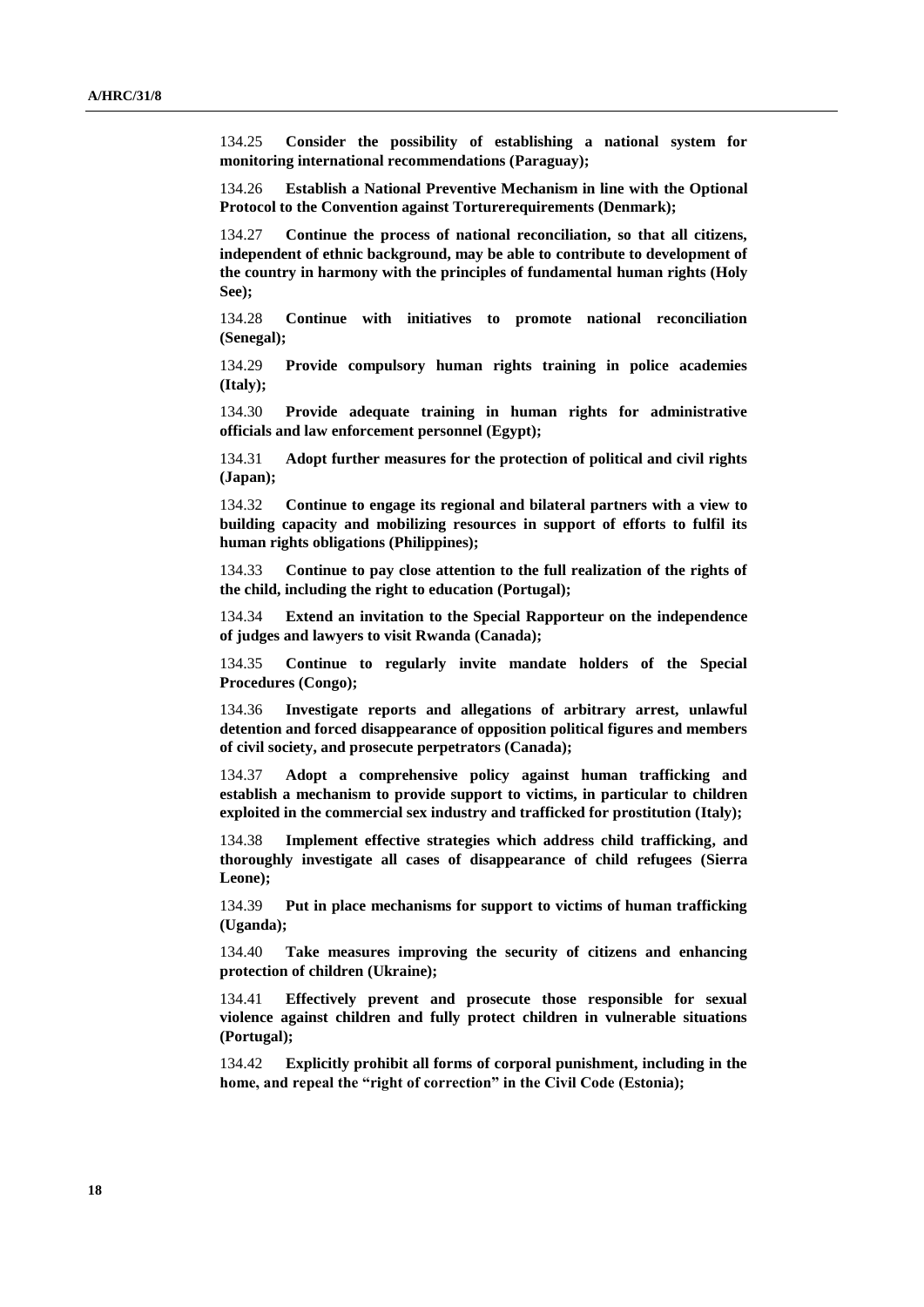134.43 **Redouble efforts to address the challenges arising in the prevention of and response to gender-based violence, including by enhancing the function of the Isange One-Stop Centres (Republic of Korea);**

134.44 **Expand the so-called "Isange One-Stop Centres" to respond to and prevent gender-based violence and provide care for victims (Cuba);**

134.45 **Continue to implement the law on Prevention and Punishment of Gender-based Violence and encourage zero-tolerance among law enforcing agencies for gender-based violence. Eliminate, as a first step, judicial and administrative barriers that prevent women from accessing safe and legal abortions, and protect women from being reported and arrested or going to jail for unsafe abortion as well as to review the penal code in order to decriminalize abortion (Sweden);**

134.46 **Effectively combat child prostitution and sexual exploitation of children for commercial ends (Djibouti);** 

134.47 **Strengthen measures for the protection of vulnerable persons (Côte d'Ivoire);**

134.48 **Investigate all allegations of torture and ill-treatment during interrogations in some detention facilities by the police and security forces (Italy);**

134.49 **Ensure that international obligations concerning due process and fair trial rights are respected and fulfilled at all times (Germany);**

134.50 **Establish independent children's courts and review the role and functioning of the Child Protection Committees in order to enhance their effectiveness (Italy);**

134.51 **Take the necessary measures to create independent courts for minors (Greece);**

134.52 **Adopt further measures with the aim of guaranteeing freedom of speech and the independence of the media (Cyprus);**

134.53 **Take all necessary measures to protect journalists from harassment and attacks and to ensure that all allegations of violence and intimidation of journalists are promptly and impartially investigated and perpetrators brought to justice (Latvia);**

134.54 **Take measures to protect journalists from harassment and attacks and ensure independent, credible investigations of alleged cases and the prosecution of offenders (Austria);**

134.55 **Step up efforts towards ensuring freedom of expression and the protection of journalists, and seek the assistance, as required, of special procedures, OHCHR and the United Nations Educational, Scientific and Cultural Organization, in order to achieve that end (Brazil);**

134.56 **Ensure the prompt, thorough and impartial investigation of all violations against Human Rights Defenders, the prosecution of perpetrators, and access to effective remedies for victims (Austria);**

134.57 **Take measures to protect journalists from harassment (Norway);**

134.58 **Increase the space for civil society in Rwanda. A first step should be to simplify regulations for NGOs, making it easier to register, in order to**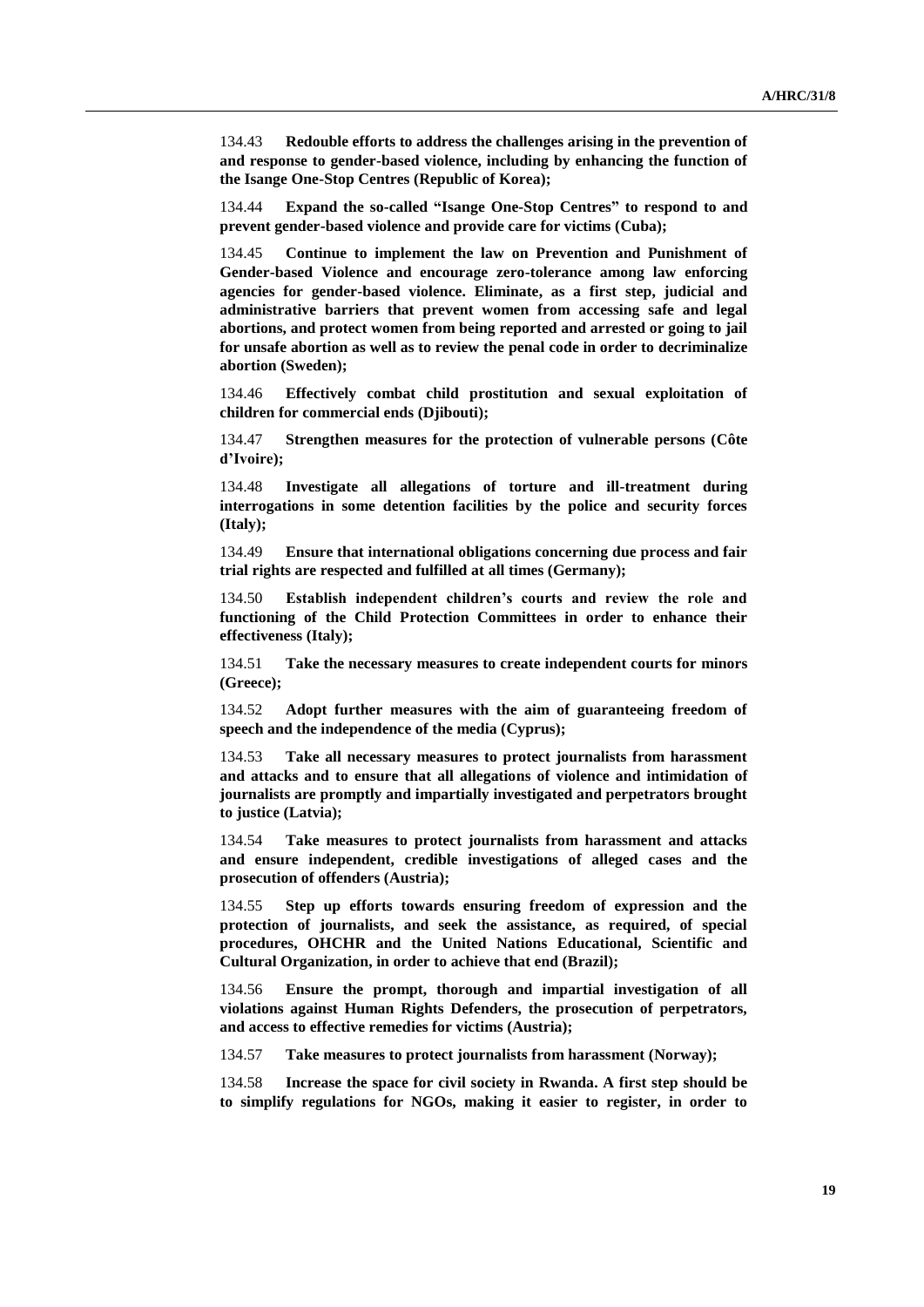**support a thriving civil society which will contribute to Rwanda's progress and prosperity (Netherlands);**

134.59 **Simplify the registration process for civil society organizations (Switzerland);**

134.60 **Guarantee a vibrant civil society and the independence of NGOs by revising laws affecting their registration and operations (Norway);**

134.61 **Modify the 2012 law regulating NGOs to harmonize it with its human rights obligations (Spain);**

134.62 **Establish legal means and practices allowing civil society to develop its activities (Spain);**

134.63 **Take measures to increase space for peaceful dissent, discussion and dialogue and ensure a conducive and safe environment for everyone exercising or seeking to exercise his or her rights to freedom of association including ensuring that civil society organizations and political parties can carry out their activities without hindrances and a less cumbersome registration process (Sweden);**

134.64 **Continue advancing measures to ensure the right to freedom of association and expression for all Rwandans, guaranteeing an adequate environment for the activities of opposition sectors or parties (Colombia);**

134.65 **Guarantee equal access of all political parties to all stages of the electoral process, from registration to election campaigning (Czech Republic);**

134.66 **Implement the June 2014 recommendations of the Special Rapporteur on the rights to freedom of peaceful assembly and of association to allow for peaceful political opposition, and for civil society and journalists to register and participate in civic life freely (United States of America);**

134.67 **Ensure no one is subject to criminal processes for exercising rights to peaceful assembly and of association, nor subject to violence, harassment, persecution, intimidation or reprisals (Australia);**

134.68 **Continue efforts to increase the participation of women in leadership at the local government level (South Sudan);**

134.69 **Provide a clear definition of child labour and extend coverage of the Labour Code to include the informal sector, where children are mostly employed (Uganda);**

134.70 **Promote access to property for women in rural areas (Haiti);**

134.71 **Continue efforts to empower rural and peasant women as part of development programs, including the Green Revolution and Transformation of Agriculture, which aim to ensure food security and reduction of poverty (Nicaragua);**

134.72 **Continue to take appropriate steps and allocate sufficient resources to socioeconomic rights for vulnerable groups (Madagascar);**

134.73 **Continue with measures already put in place to ensure the integration and welfare of marginalized and vulnerable members of society through adult literacy, community health insurance and provision of decent shelter to the poor and disadvantaged population (Nigeria);**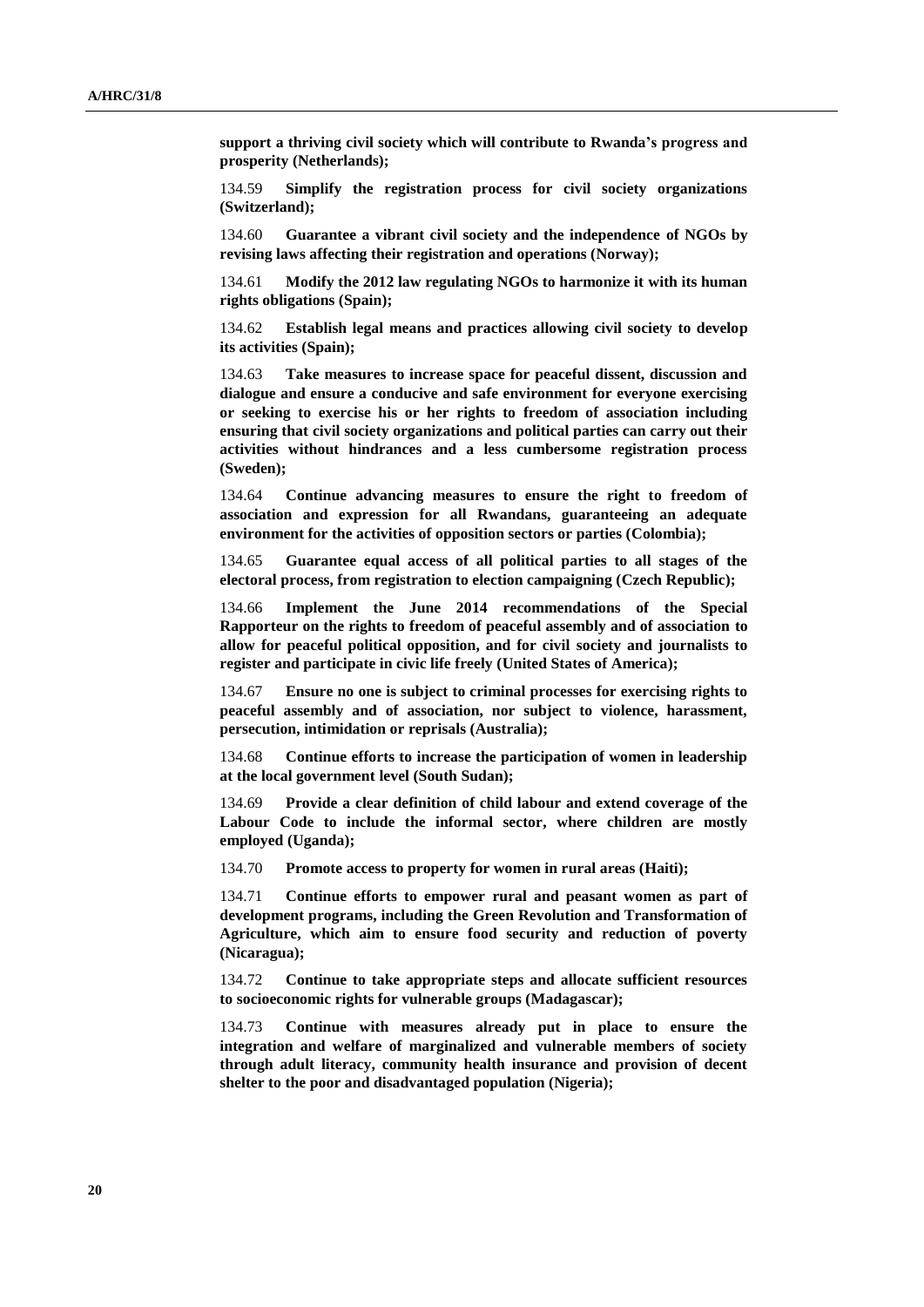134.74 **Ensure that its agriculture policies do not undermine the food security or land rights of the most vulnerable and consider applying the technical guidance on the application of a human rights-based approach to the implementation of policies and programmes to reduce and eliminate preventable mortality of children under 5 years age (A/HRC/27/31) (Ireland);**

134.75 **Implement and strengthen measures aimed at combating poverty, with particular attention to women and persons living in rural areas (Luxembourg);**

134.76 **Reinforce socioeconomic development policies, with particular focus on poverty reduction and food security (Sri Lanka);**

134.77 **Increase investment in rural development so as to continue reducing poverty (Ukraine);**

134.78 **Continue to implement health policies that guarantee the right to health for all (Mauritius);**

134.79 **Ensure access to safe abortion services and remove punitive provisions imposed on women who undergo abortions (Slovenia);**

134.80 **Simplify the procedures for abortions envisaged by the penal code (Switzerland);**

134.81 **Reinforce and improve the education system, reducing the disparity between urban and rural areas, with special attention to children with disabilities (Holy See);**

134.82 **Recommend greater investment in the education sector and improvement of the quality and coverage of Rwanda's early childhood care and education (Hungary);**

134.83 **Continue making efforts in raising the quality of education and to ensure that secondary education is fully free and accessible to all children (Lithuania);**

134.84 **Follow-up on the recommendations of the Committee on Rights of the Child to devote greater resources to the improvement of the quality of the educational system (Luxembourg);**

134.85 **Take necessary measures to ensure quality education by providing sufficient training for teachers, ensuring the presence of quality school materials, books and appropriate infrastructure in all schools and available to all children, especially the most vulnerable children (Slovakia);**

134.86 **Increase budget allocation to the education sector to ensure a fully free and inclusive education for all children (Slovakia);**

134.87 **Continue to strengthen its ongoing efforts in the education system, to ensure quality universal primary and secondary education for all children (Sri Lanka);**

134.88 **Continue efforts to ensure access to education for all Rwandan children (Sudan);**

134.89 **Raise public awareness and include human rights in school curricula (Sudan);**

134.90 **Establish programmes on training and education for human rights at various school levels (Morocco);**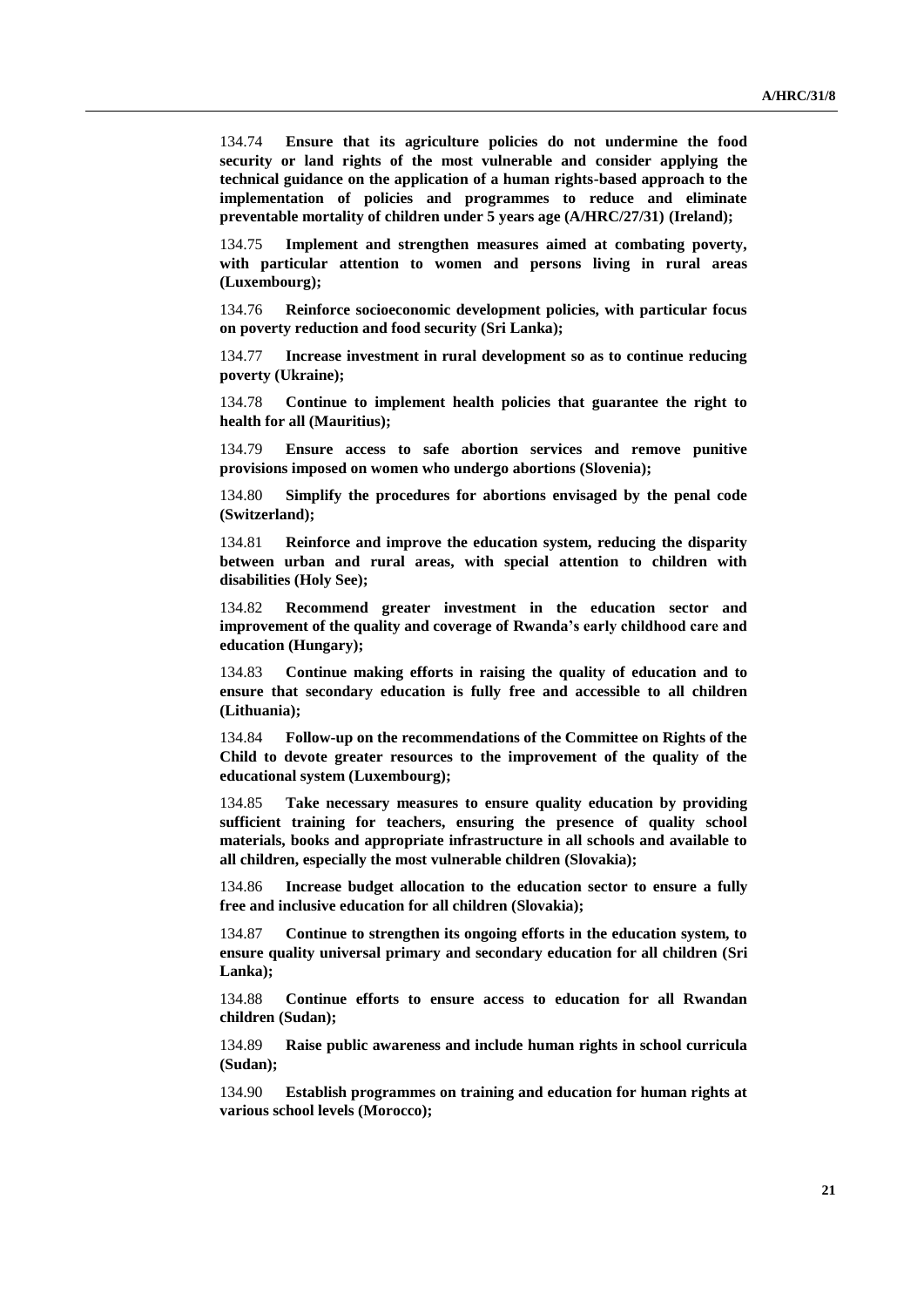134.91 **Develop programmes based on employability, entrepreneurship and microfinance in order to enable young people to get better access to the labour market (Morocco);**

134.92 **Devote more resources to eliminating disparities in the educational system by ensuring access to education without discrimination and eliminating hidden education fees (Turkey);**

134.93 **Continue efforts to ensure the right to education (Algeria);**

134.94 **Continue to undertake steps to ensure access to quality education for all children (Armenia);**

134.95 **Overcome stereotypes and stigmas against people living with disabilities, and fully integrate them into society and guarantee the full enjoyment of their rights (Mexico);**

134.96 **Ensure asylum seekers' rights and family reunification without discrimination (Holy See);**

134.97 **Continue efforts to address the remaining gaps in migrant workers' rights protection (Philippines);**

134.98 **Grant migrants facing expulsion procedures the right to have their cases examined by a competent authority (Benin);**

134.99 **Facilitate the return to Rwanda of Rwandan migrant workers who are not in possession of valid travel documents (Benin);**

134.100 **Guarantee the right to non-refoulement and the right to family reunification without distinction based on legal status (Benin);**

134.101 **Continue efforts to realize the national development goals as stipulated in Vision 2020 and the Economic Development and Poverty Reduction Strategy (South Sudan);**

134.102 **Promote land use management for better safeguarding of property rights (Ukraine**)**.**

135. **The recommendations below did not enjoy the support of Rwanda and would thus be noted:**

135.1 **Ratify all the human rights conventions to which it is not yet a party (Plurinational State of Bolivia);**

135.2 **Ratify the Rome Statute of the International Criminal Court (Italy);**

135.3 **Ratify the Rome Statute of the International Criminal Court (Latvia); Ratify the Rome Statute of the International Criminal Court (Montenegro); Ratify the Rome Statue of the International Criminal Court (Switzerland); Ratify the Rome Statute of the International Criminal Court (Botswana); Ratify the Rome statute of the International Criminal Court (Austria);**

135.4 **Ratify the Rome Statute of the International Criminal Court (Luxembourg);**

135.5 **Ratify the Rome Statute of the International Criminal Court and implement it fully at the national level, and accede to the Agreement on the Privileges and Immunities of the International Criminal Court (Slovakia);**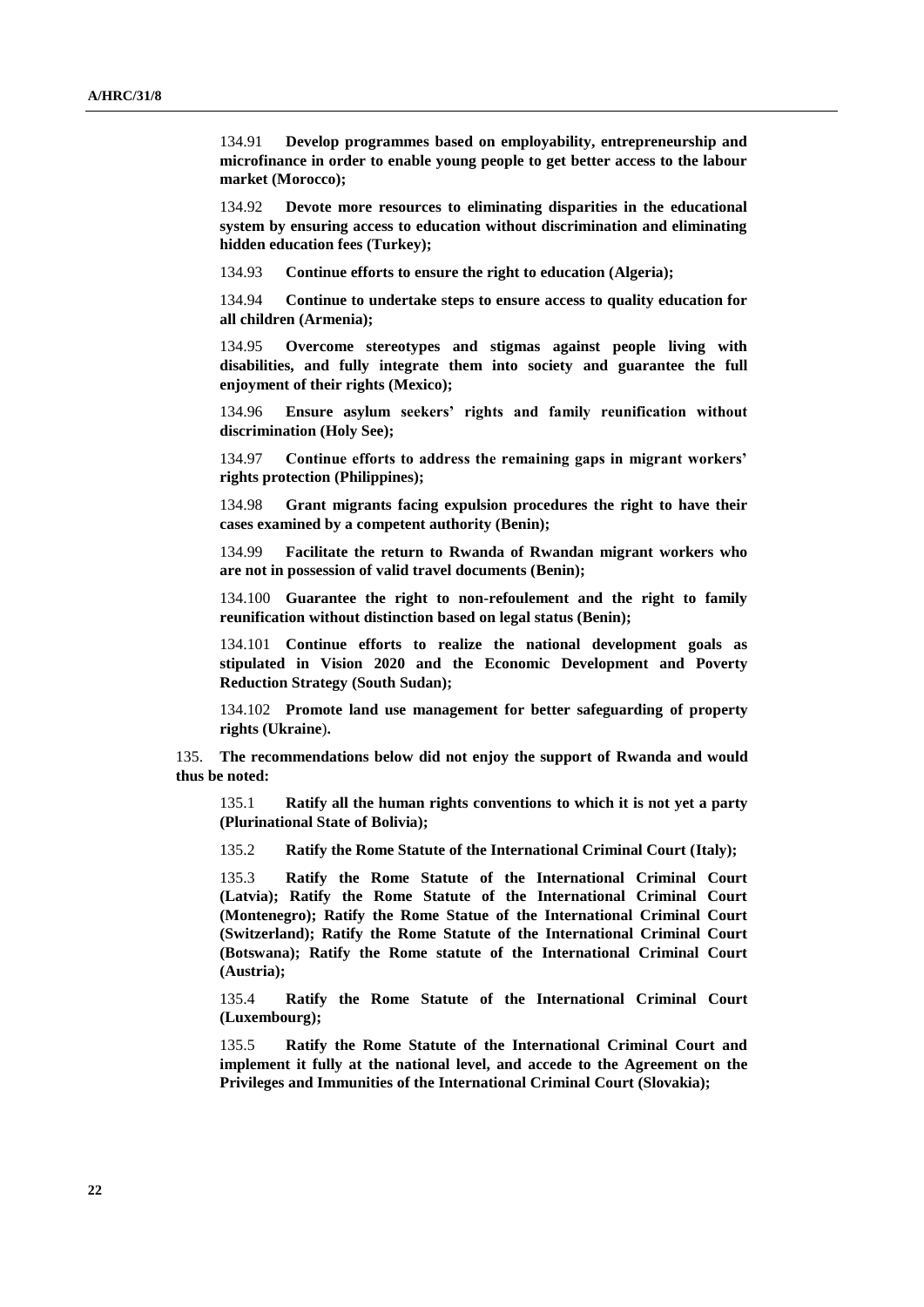135.6 **Ratify the Rome Statute of the International Criminal Court and ensure that it is able to meet obligations to cooperate with the Court under that Statute (Australia);**

135.7 **Accede to the Rome Statute and fully align national legislation with the provisions of the Statute (Mexico);**

135.8 **Accede to the Rome Statute of the International Criminal Court and fully harmonize its national legislation to comply with it (Guatemala);**

135.9 **Accede to and fully align national legislation with the Rome Statute of the International Criminal Court (Cyprus);**

135.10 **Ratify and fully align its national legislation with the Rome Statute of the International Criminal Court (Lithuania);**

135.11 **Fully align its national legislation with the Rome Statute of the International Criminal Court, to accede to the Rome Statute and the Agreement on Privileges and Immunities of the International Criminal Court (Estonia);**

135.12 **Accede to the Rome Statute of the International Criminal Court and the Agreement on the Privileges and Immunities of the International Criminal Court (Uruguay);**

135.13 **Accede to the Rome Statute of the International Criminal Court (Denmark);**

135.14 **Accede to the Rome Statute creating the International Criminal Court (France);**

135.15 **Consider ratifying the Rome Statute of the International Criminal Court, the International Convention for the Protection of All Persons from Enforced Disappearance and the first Optional Protocol to the International Covenant on Civil and Political Rights (Ghana);**

135.16 **Review national legislation so as to reduce the high levels of female mortality caused by illegal abortion in the country, as well as the imprisonment of women for this reason (Uruguay);**

135.17 **Reform the penal code in line with international standards for freedom of expression, including by revising national security provisions (Austria);**

135.18 **Take legal and institutional measures to ensure that the reform of the security sector guarantees the strengthening of civil, institutional and legal control of the security forces, as well as their operation within the framework of international human rights obligations (Costa Rica);**

135.19 **Keep working on the legislative framework for the recognition of the indigenous peoples in the country (Guatemala);**

135.20 **Enact specific laws and policies recognizing and protecting the work of human rights defenders and enabling safe and unhindered access to international human rights mechanisms (Hungary);**

135.21 **Create and maintain, in law and in practice, a safe and enabling environment, in which human rights defenders, journalists and civil society can operate free from hindrance and insecurity, in accordance with Human Rights Council resolutions 22/6, 27/5 and 27/31 (Ireland);**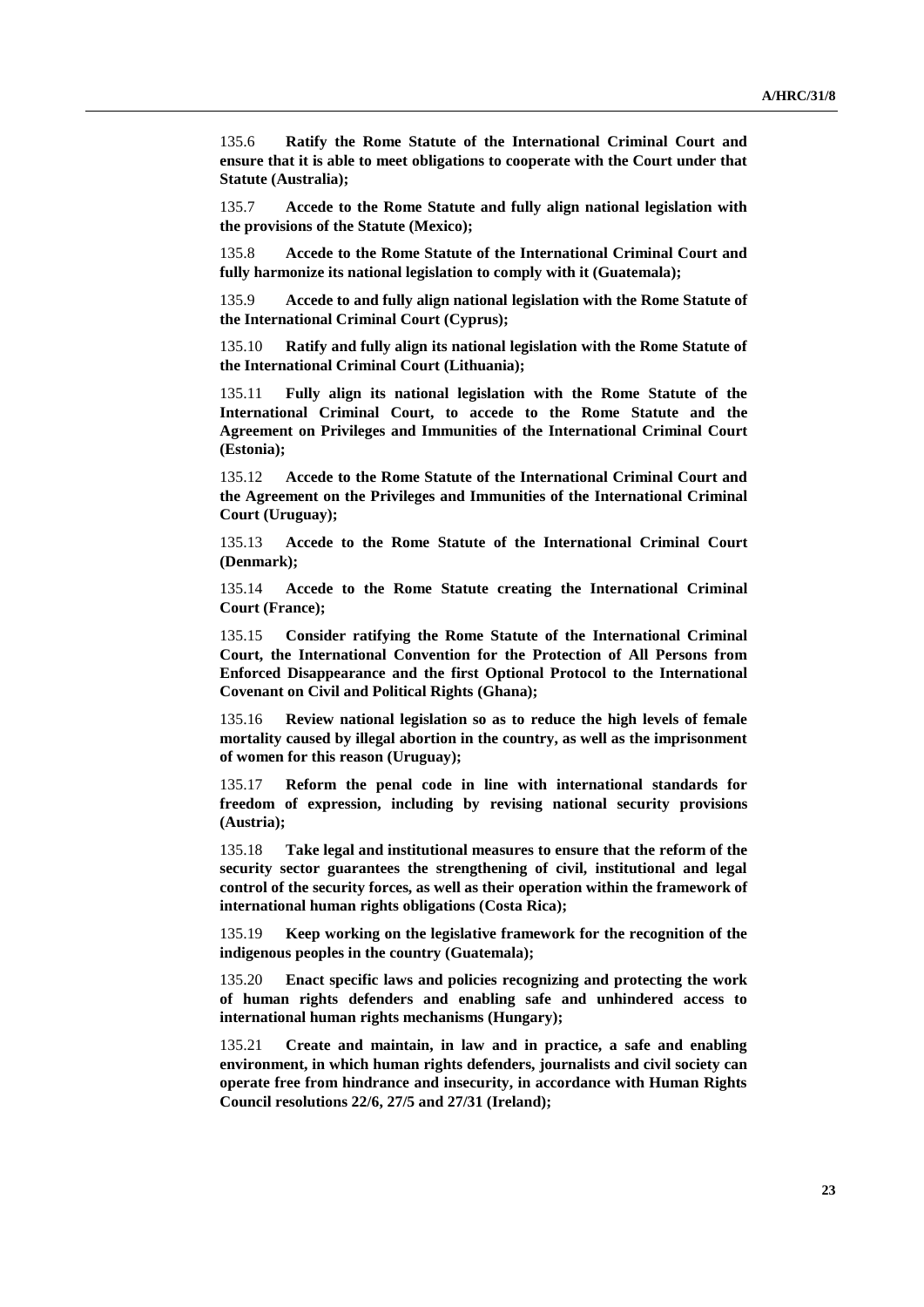135.22 **Develop and implement specific laws and policies to recognize and protect the work of human rights defenders (Austria);**

135.23 **Review its national legislation in order to strengthen media pluralism, provide for the safety of journalists and human rights defenders and facilitate the functioning of NGOs so that these important actors can pursue their activities freely without undue interference, attacks or intimidation (Czech Republic);**

135.24 **Set up a new forum (type Joint Governance Assessment) that would allow the government to address the governance issues (including human rights) with development partners (Belgium);**

135.25 **Take the necessary measures to effectively regulate the acquisition, possession and use of firearms by civilians, in order to protect the human rights of all persons (Uruguay);**

135.26 **Adopt a comprehensive code against discrimination in all its forms (Turkey);**

135.27 **Adopt legislative and public policy measures to combat discrimination against ethnic minorities, and guarantee the respect of their civil and political rights (Colombia);**

135.28 **Conduct a thorough, transparent investigation into reports of missing persons related to the extensive 2014 security operation, holding accountable the individuals responsible (United States of America);**

135.29 **Adopt a comprehensive policy to avert the trafficking of children, in particular the disappearance of adolescent girls from refugee camps, and to protect them against exploitation, and especially child labour (Holy See);**

135.30 **Approve a comprehensive policy with specific measures aimed at addressing the deep-rooted causes of trafficking in children and investigate the alleged disappearances of adolescent girls in the refugee camps (Panama);**

135.31 **Effectively enforce existing legislation in order to prevent and prohibit the practice of early marriages (Portugal);**

135.32 **Ensure the full application of the law in order to prevent child, early and forced marriage and to bring perpetrators of sexual violence perpetuated against children to justice (Sierra Leone);**

135.33 **Investigate allegations of arbitrary arrests and maltreatment of detained persons at the Gikondo Transit Centre, and bring the perpetrators to justice (Ghana);**

135.34 **Ensure that the military or administrative detention meet the requirements of Rwandan law and international law, in particular as concerns the right to a fair trial (Belgium);**

135.35 **Ensure that no person is detained in secret or in unofficial facilities and to close such facilities (Lithuania);**

135.36 **Ensure that no person is detained in unofficial facilities and investigate and prosecute all cases of enforced disappearance (Slovenia);**

135.37 **Strengthen the independence of the justice system and prevent and refrain from political interference in prosecutions and trials (Hungary);**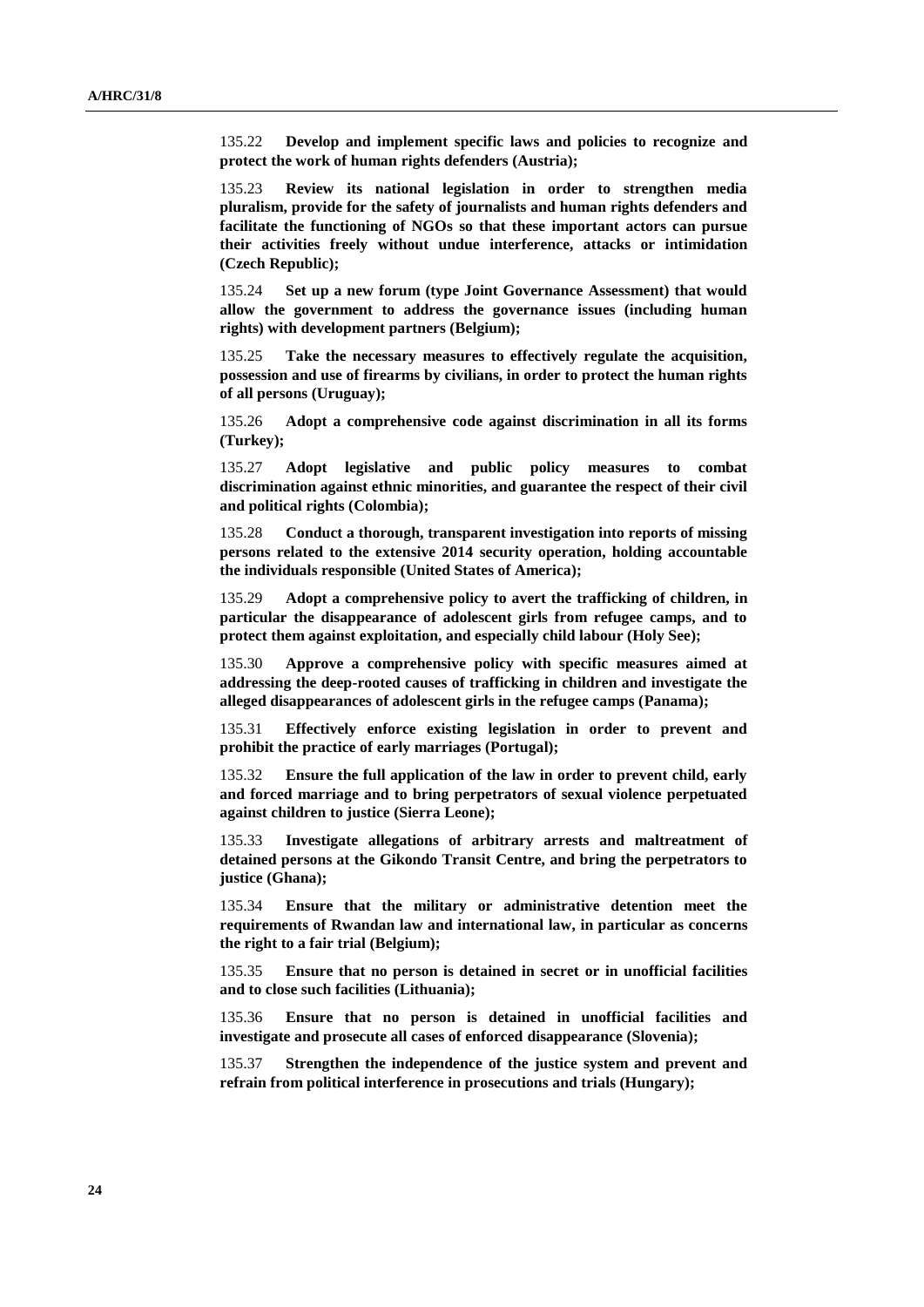135.38. **Strengthen the independence of the judiciary and the justice system (Kenya);**

135.39 **Strengthen the independence of the judiciary (France);**

135.40 **Strengthen the justice system, safeguarding the independence of judges and magistrates and ensure access by all people (including Batwas and asylum seekers) to justice without discrimination (Mexico);**

135.41 **Further eliminate corruption, to strengthen the independence of the justice system and to prevent political interference in prosecutions and trials (Lithuania);**

135.42 **Strengthen the independence of the justice system in order to prevent political interference in prosecutions and trials (Namibia);**

135.43 **Ensure that human rights violations by law enforcement personnel, notably in cases of non-respect of delays of detention in police custody, arbitrary arrests and detention, and forced disappearances and torture, are investigated and the perpetrators brought to justice (France);**

135.44 **Take the necessary measures to ensure due process and independence of witnesses, judges and prosecutors (Spain);**

135.45 **Ensure freedoms of expression, association and peaceful demonstration, in accordance with the Rwandan Constitution and international law with a view to the electoral cycle (Belgium);**

135.46 **Take steps to ensure that all individuals can fully exercise their rights to peaceful assembly, association and freedom of expression, without intimidation or harassment. This includes revising laws to facilitate NGO registration and operations, sanctioning excessive interference by State officials, and reforming the Penal Code and national security laws to ensure that provisions related to criminal defamation, libel and insult are consistent with international human rights obligations (Canada);**

135.47 **Respect and protect freedom of expression online and offline, and freedom of assembly and association, including by lifting obstacles regarding the registration and work of NGOs, and by acceding to the first Optional Protocol to the International Covenant on Civil and Political Rights (Estonia);**

135.48 **Support and facilitate the legal establishment of the commission in charge of the self-regulation of the media in Rwanda and provide adequate and sufficient resources so that it carries out its mandate freely and independently (Switzerland);**

135.49 **Take further steps to promote greater media freedom, including by ensuring that the Rwanda Media Commission becomes a more independent self-regulatory body (Ghana);**

135.50 **Protect freedom and self-regulation of the press by clarifying and strengthening the competencies of the Rwanda Media Commission (Germany);**

135.51 **Provide full support to the Rwanda Media Commission and cease government interference with its work and the work of the media in general (Austria);**

135.52 **Take effective steps to ensure the implementation of the 2013 media reform legislation, including the independence of the Rwanda Media Commission, review legal provisions unduly restricting freedom of expression**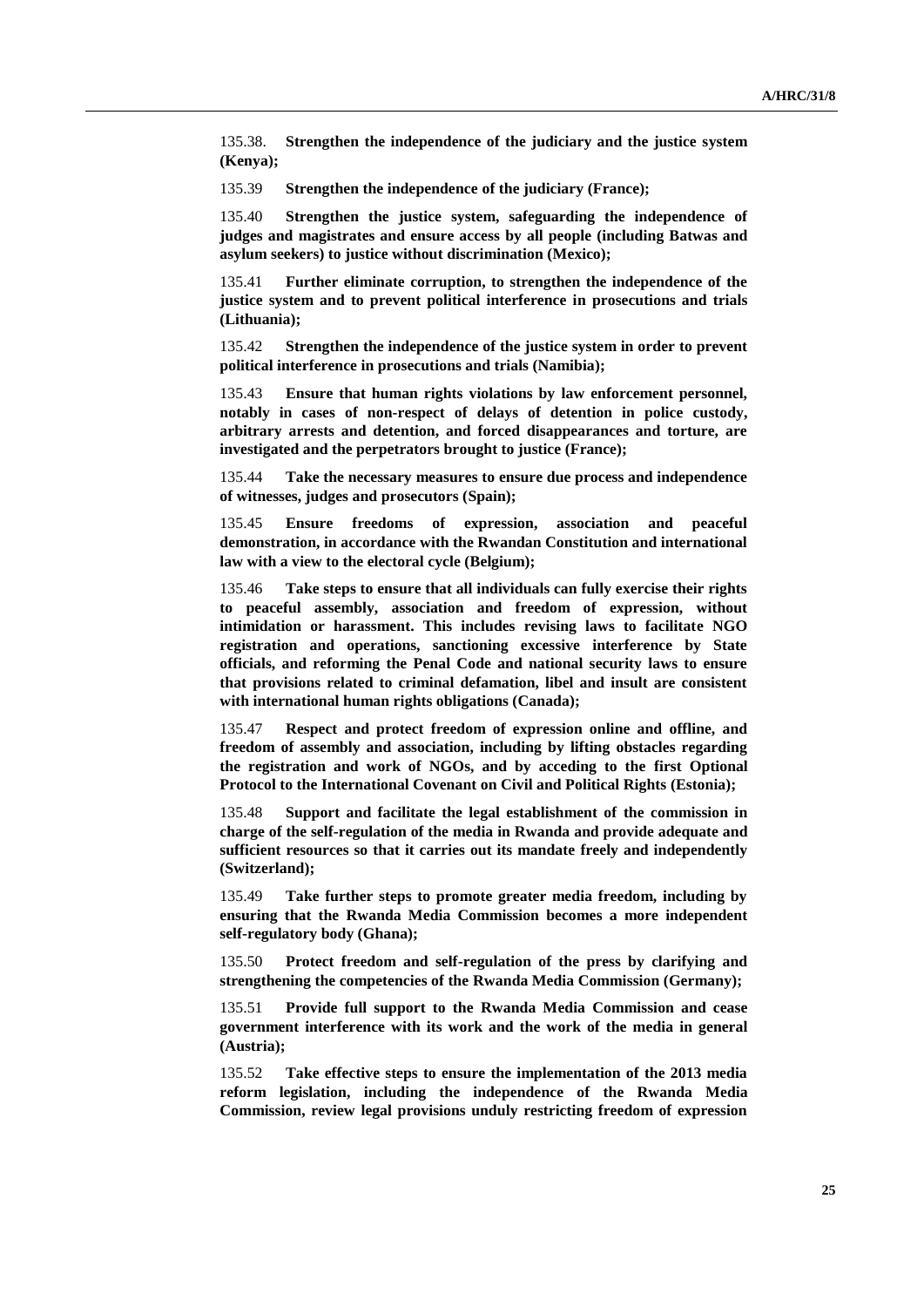**and the press and ensure that journalists are not harassed or intimidated (Sweden);**

135.53 **Fully guarantee freedom of expression, particularly by ensuring that journalists can carry out their activities unhindered (France);**

135.54 **Take measures to ensure that the media work freely and prevent any intimidation of journalists (Spain);**

135.55 **Adopt appropriate measures to ensure the protection of human rights defenders, journalists and political opponents against acts of aggression and intimidation (Luxembourg);**

135.56 **Intensify the process of translating its commitments into progress on democratization, the broadening of political space and the protection of human rights defenders (Norway);**

135.57 **Fully guarantee freedom of association, including for nongovernmental organizations working on human rights, notably by simplifying the registration process for NGOs (France);**

135.58 **Create an environment conducive to the unhindered work of all political parties, free from intimidation and harassment of those critical of the government, release all those imprisoned for their political views and foster a culture of political dialogue and political pluralism (Czech Republic);**

135.59 **Consider reducing the administrative processes for the registration of political parties (Paraguay);**

135.60 **Simplify procedures for the registration and creation of political parties (Slovenia);**

135.61 **Allow opposition parties to carry out their activities without intimidation or hindrance, and release individuals prosecuted solely for the peaceful and legitimate expression of their views (Australia);**

135.62 **Do not to use the genocide ideology law to impede the activities of opposition parties, opposition and civil society (Norway);**

135.63 **Eliminate discrimination against women in law and in practice and take action to promote their participation in public life (Mexico);**

135.64 **Intensify measures to reduce chronic malnutrition of children (Germany);**

135.65 **Fulfil its obligations under the International Covenant on Economic, Social and Cultural Rights by taking pragmatic steps to address the problem of high malnutrition of children (Ghana);**

135.66 **Take measures to reduce the high rate of maternal mortality and improve access to maternal health information and services, including ante-natal, delivery and post-natal care (South Africa);**

135.67 **Reduce the high rate of maternal mortality and improve access to maternal health information and services (Albania);**

135.68 **Implement effective strategies and provide adequate funds to improve the quality of education and ensure inclusive and equal access to primary and secondary education for all children in Rwanda, including girls, children with disabilities and children belonging to minority groups and indigenous peoples (Latvia);**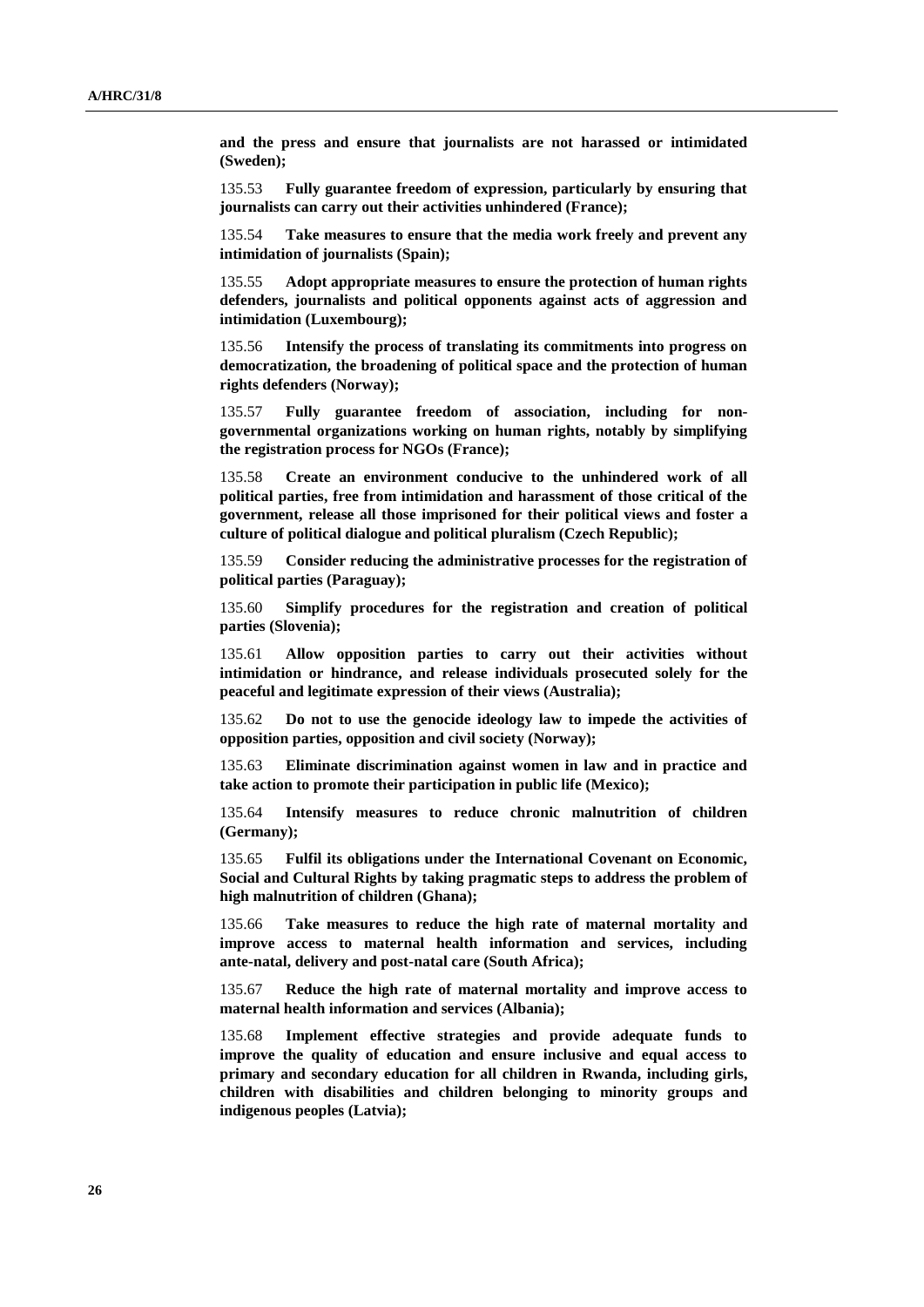135.69 **Ensure the rights of indigenous peoples, peasants and other people working in rural areas (Plurinational State of Bolivia);**

135.70 **Consider intensifying Government efforts towards the effective and successful integration of historically marginalized Rwandans (Cabo Verde);**

135.71 **Strengthen the measures aimed at accessing health, education and other social services for the Batwa minority in conditions of equality (Spain);**

135.72 **Adopt measures to promote and protect the traditional and indigenous knowledge of the Batwa (Albania);**

135.73 **Strengthen the measures to promote the social and economic inclusion of the Batwa community (Chile);**

135.74 **Accelerate the repeal of discriminatory legislative provisions and adopt measures to protect and promote the traditional knowledge of the Batwa minority in accordance with the United Nations Declaration on the Rights of Indigenous Peoples (Congo);**

135.75 **Guarantee the rights of the Batwa to the enjoyment of natural resources and provide them with adequate compensation in cases of expropriation (Haiti);**

135.76 **Uphold its responsibility to ensure the civilian nature of camps by implementing its humanitarian obligations in line with the 1951 Convention relating to the Status of Refugees (United Kingdom of Great Britain and Northern Ireland);**

135.77 **Investigate reports that Burundian refugees have been recruited from camps in Rwanda into armed groups, and ensure that the civilian nature of refugee camps is fully respected (United States of America**)**.**

136. **All conclusions and/or recommendations contained in the present report reflect the position of the submitting State(s) and/or the State under review. They should not be construed as endorsed by the Working Group as a whole.**